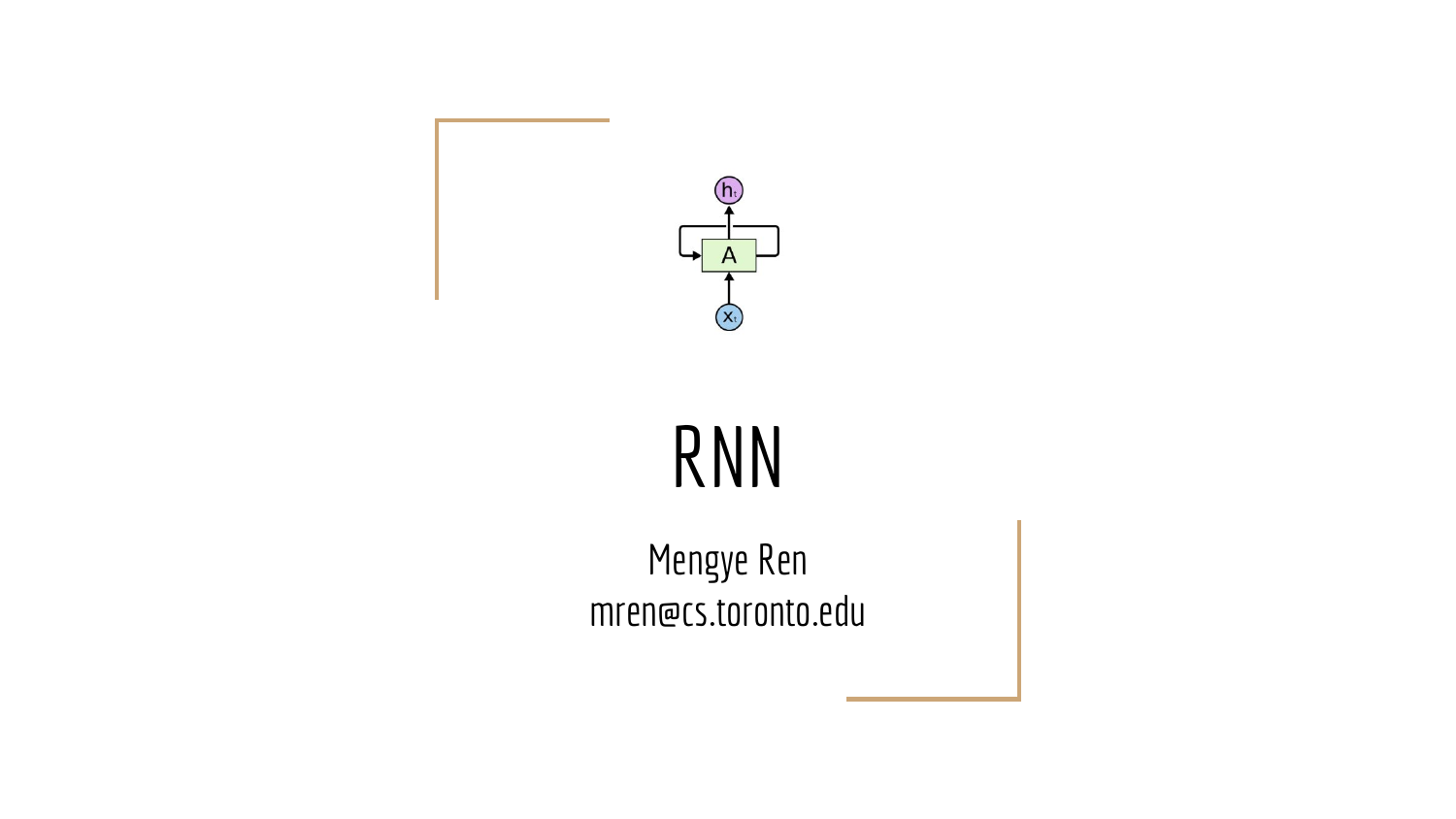#### Agenda

- Basics
- Bag of applications
- LSTM & GRU
- Bag of tricks
- Other architecture considerations (attention, memory etc.)

Picture credits: <http://colah.github.io/>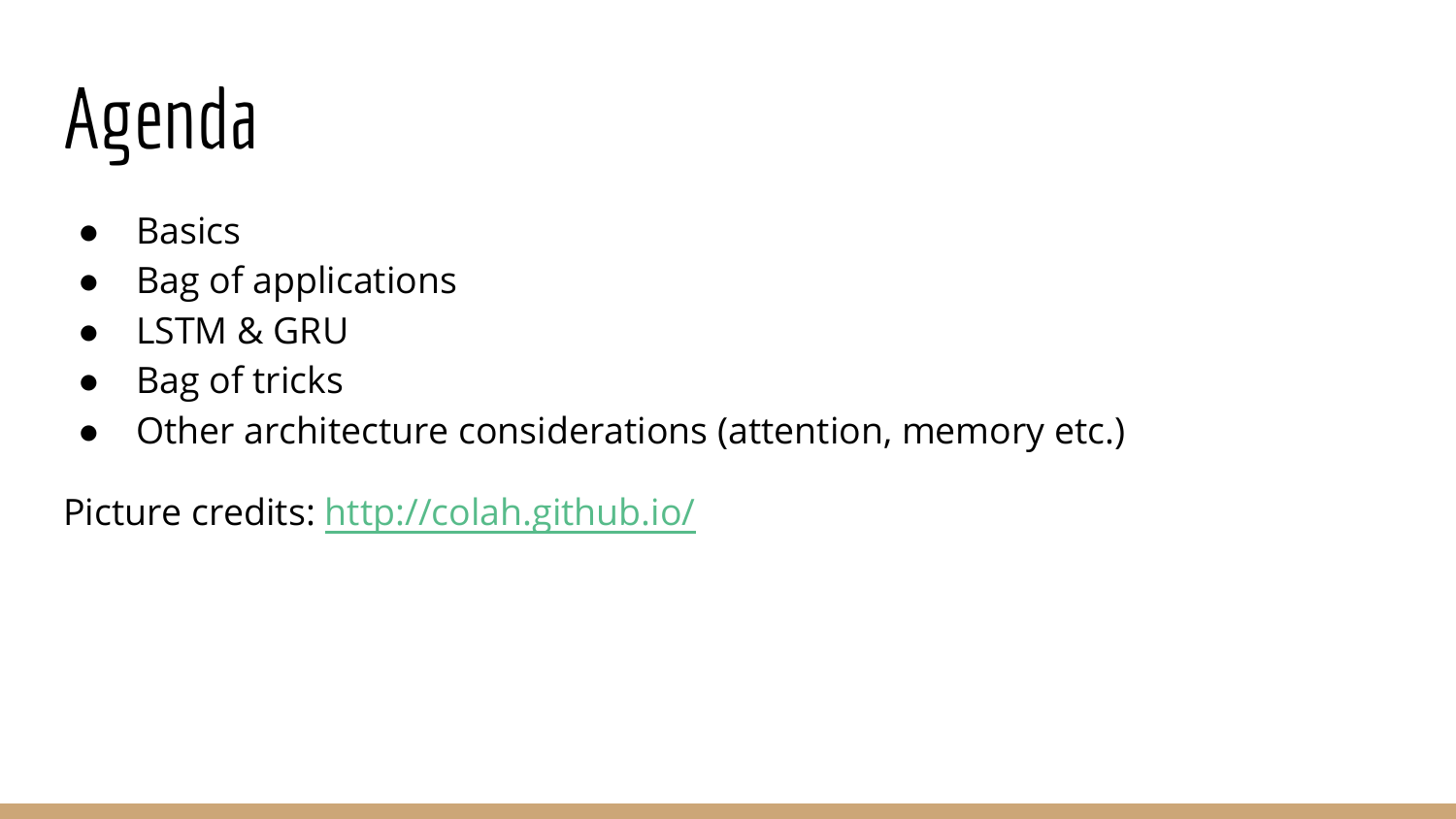

#### **DeepDrumpf** @DeepDrumpf

I'm a Neural Network trained on Trump's transcripts. Priming text in []s. Donate (gofundme.com/deepdrumpf) to interact! Created by @hayesbh.

deepdrumpf2016.com S. Joined March 2016







[Hillary Clinton] was all talk. I was screaming -jobs and extremists, not policy. But I won. @ChadHGriffin @HillaryClinton #debates2016

| <b>RETWEETS</b><br>68 | <b>IKES</b><br>139 | <b>XAO (10 CERT)</b> |
|-----------------------|--------------------|----------------------|
| 7:56 PM - 26 Sep 2016 |                    |                      |
| $\leftrightarrow$ 2   | 47 68              | $\frac{1}{2}$ 139    |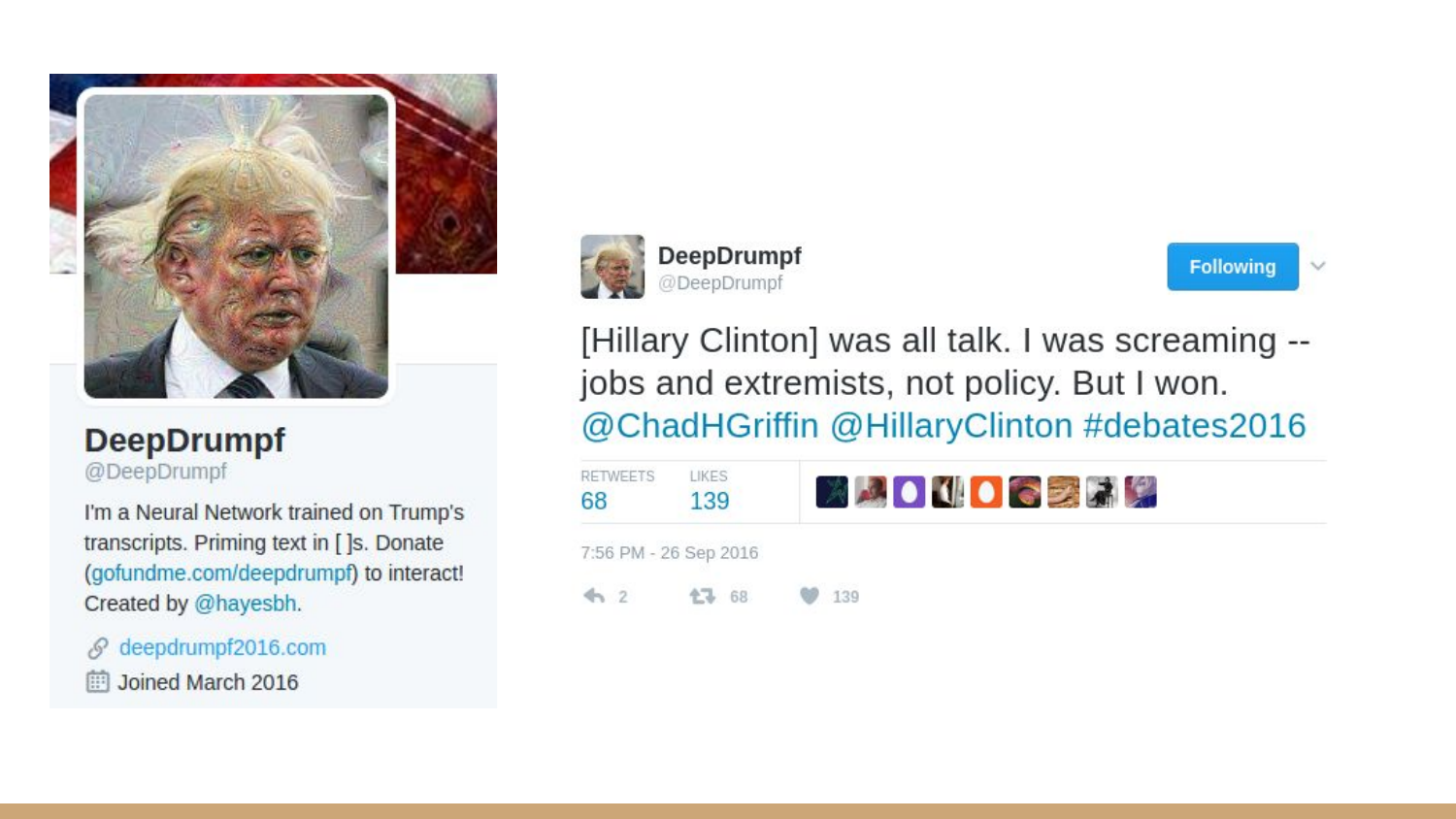#### Recurrent Neural Networks (RNN)

- A neural network with a closed loop -> Wire the output back to the input.
- Lots of sequential data around us: text, music, speech, video, etc.
- We can feed sequential data into RNN frame by frame: speech recognition, video classification, etc.
- We can also expect RNN to emit sequential output: Language modeling, machine translation, speech generation, video generation.

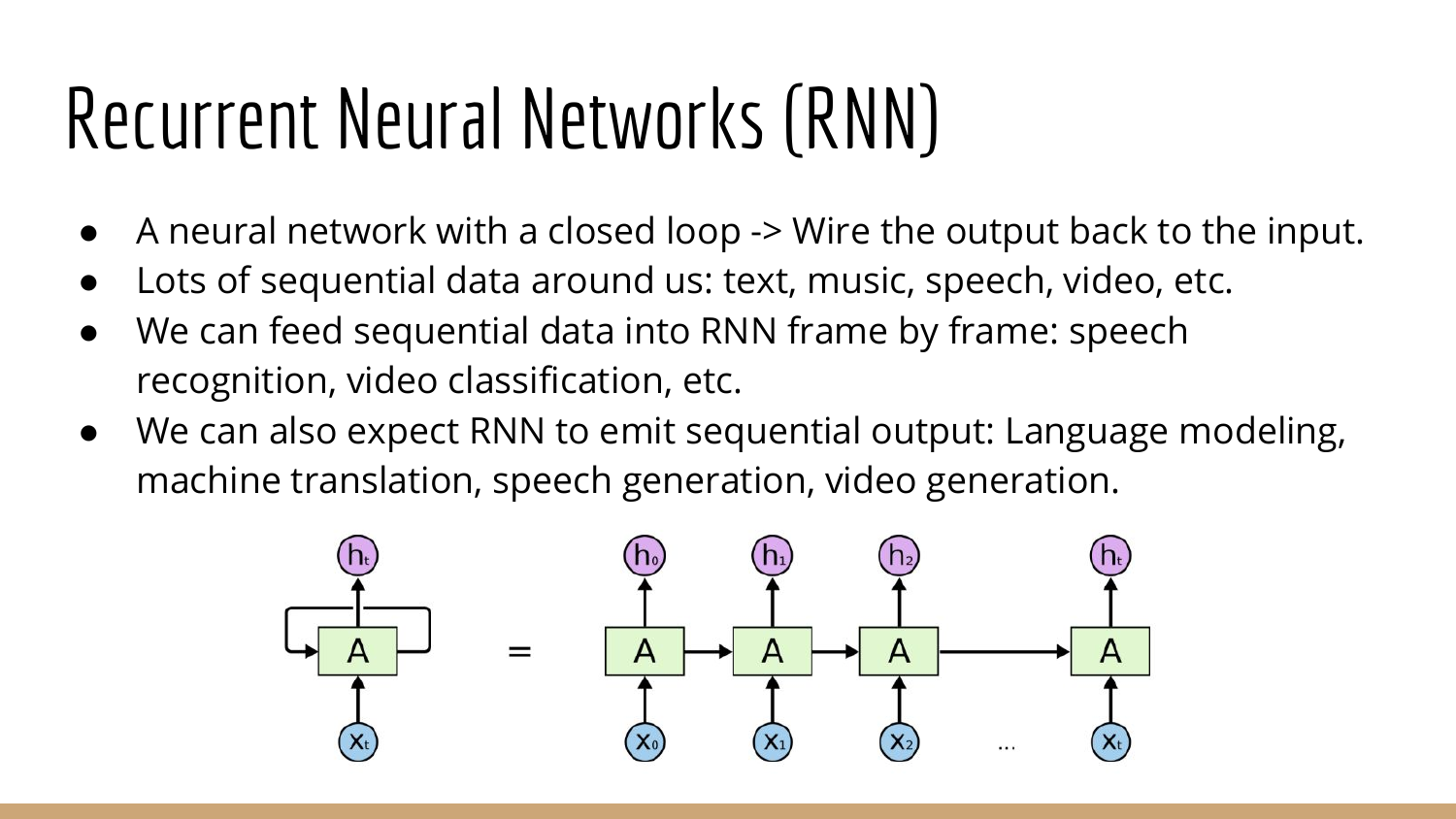#### Recurrent Neural Networks (RNN)

-1

$$
\boldsymbol{a}^{(t)} \hspace{2mm} = \hspace{2mm} \boldsymbol{b} + \boldsymbol{W} \boldsymbol{h}^{(t-1)} + \boldsymbol{U} \boldsymbol{x}^{(t)}
$$

$$
\begin{array}{rcl}\n\bm{h}^{(t)} & = & \tanh(\bm{a}^{(t)}) \\
\bm{o}^{(t)} & = & \bm{c} + \bm{V}\bm{h}^{(t)} \\
\hat{\bm{y}}^{(t)} & = & \text{softmax}(\bm{o}^{(t)})\n\end{array}
$$

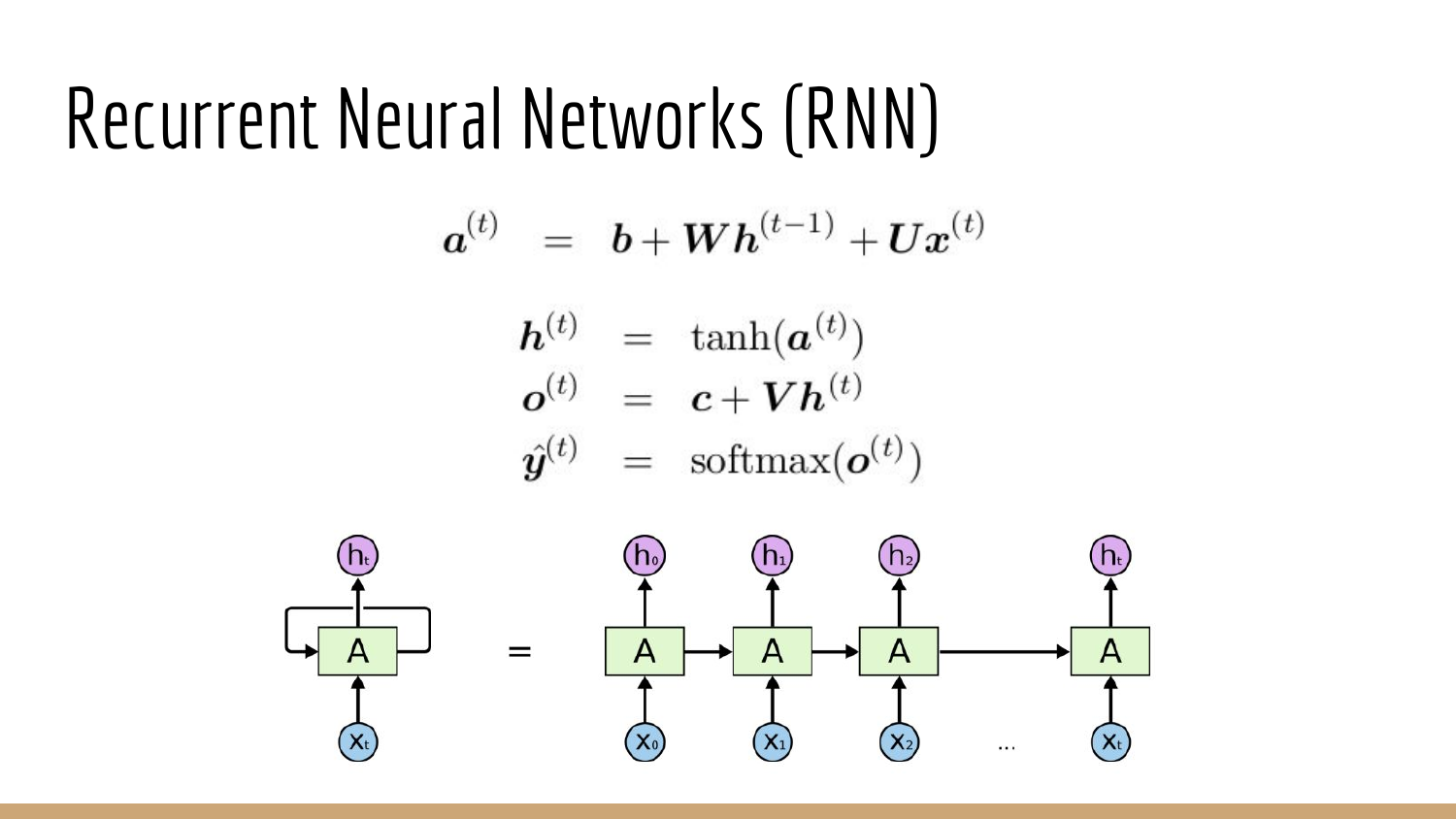#### Machine Translation

- Encoder-Decoder RNN model. Encodes the sentence using an RNN, and decode the hidden state into another language.
- Since 2015, RNNs started to beat traditional phrase-based systems.

(Sutskever et al., 2015)

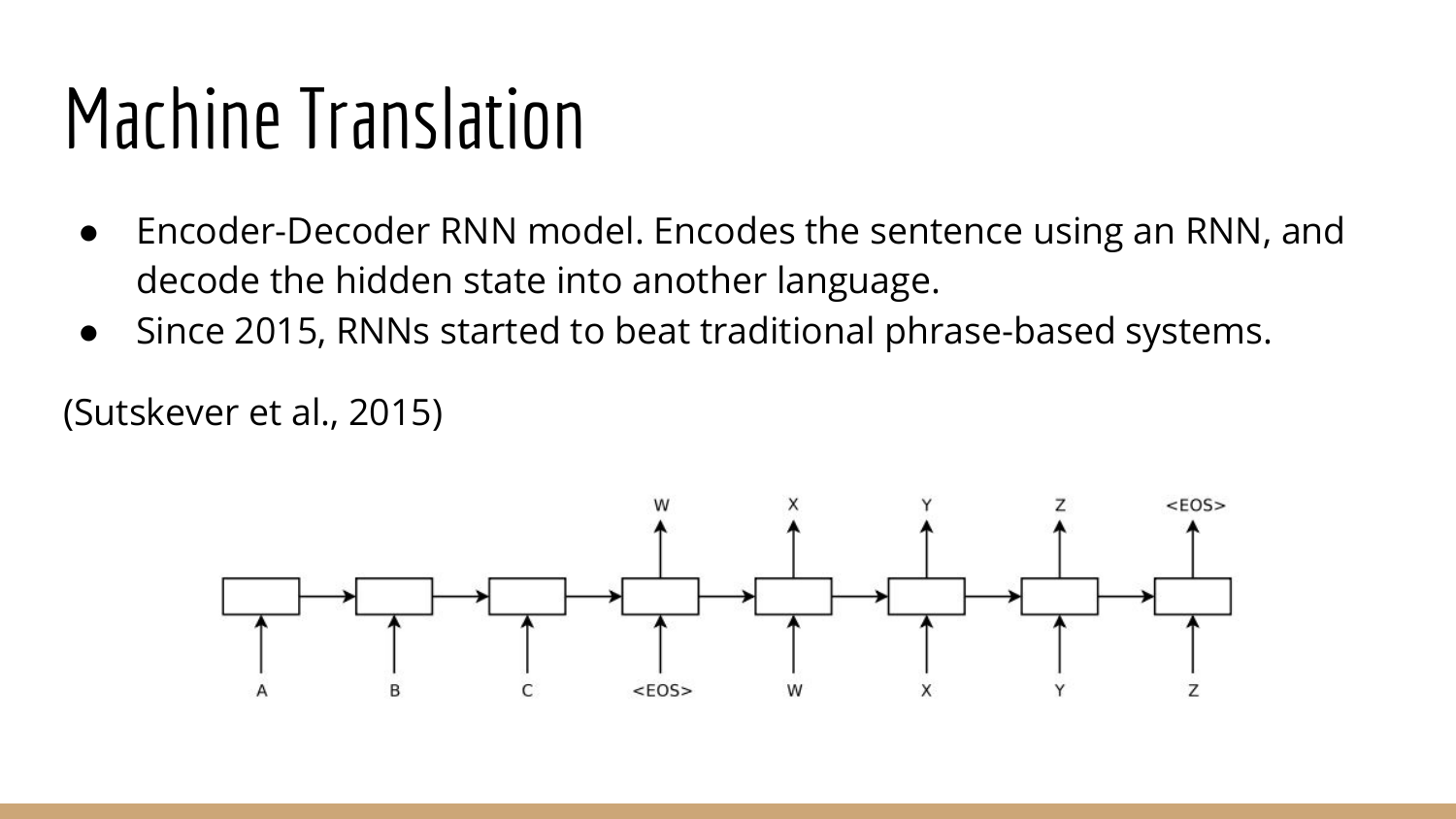#### DRAW

(Gregor et al., 2015)

<https://youtu.be/Zt-7MI9eKEo>



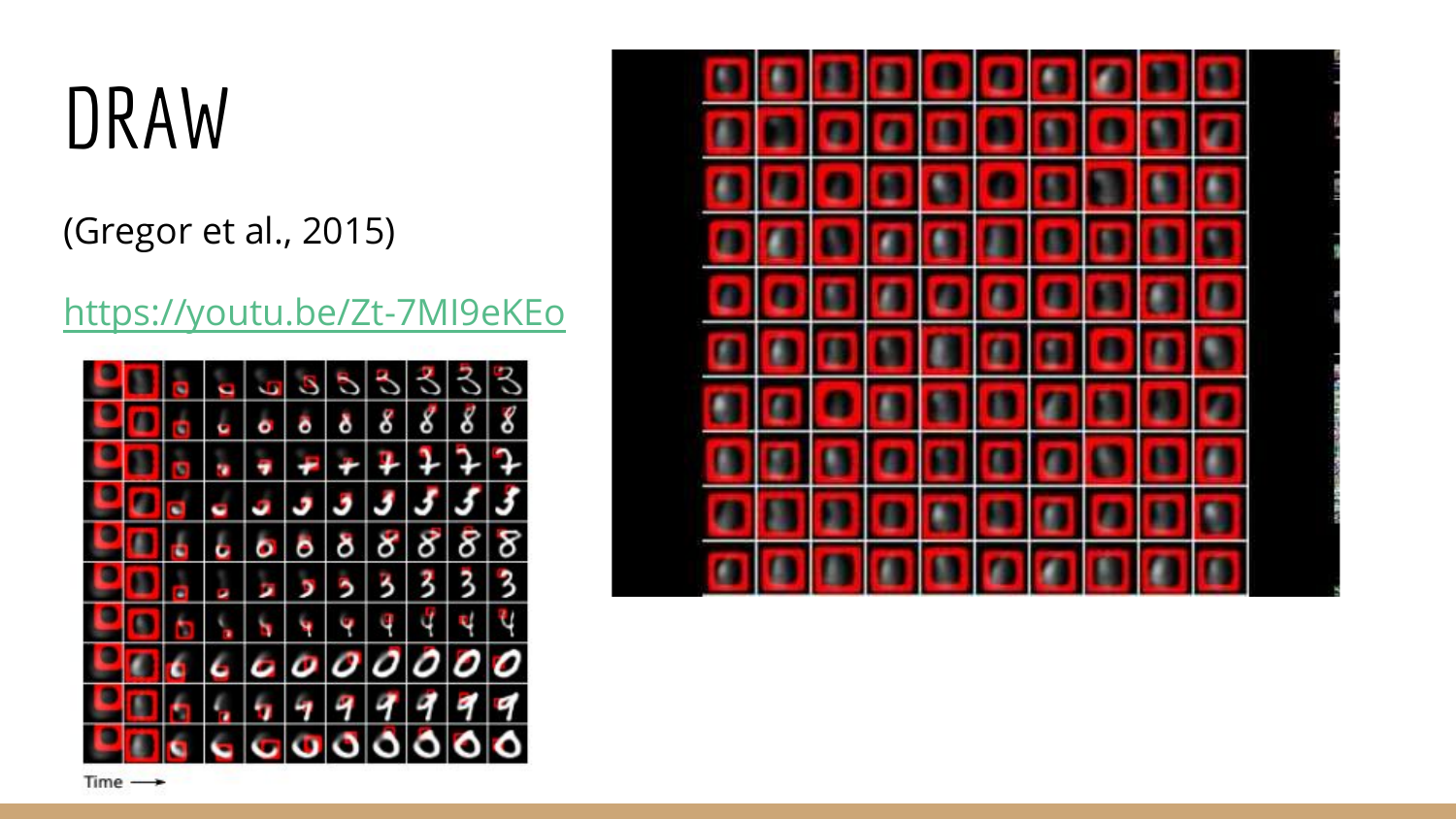#### Instance Segmentation





#### (Ren et al., 2016)

<https://youtu.be/wJWydIqtFMM>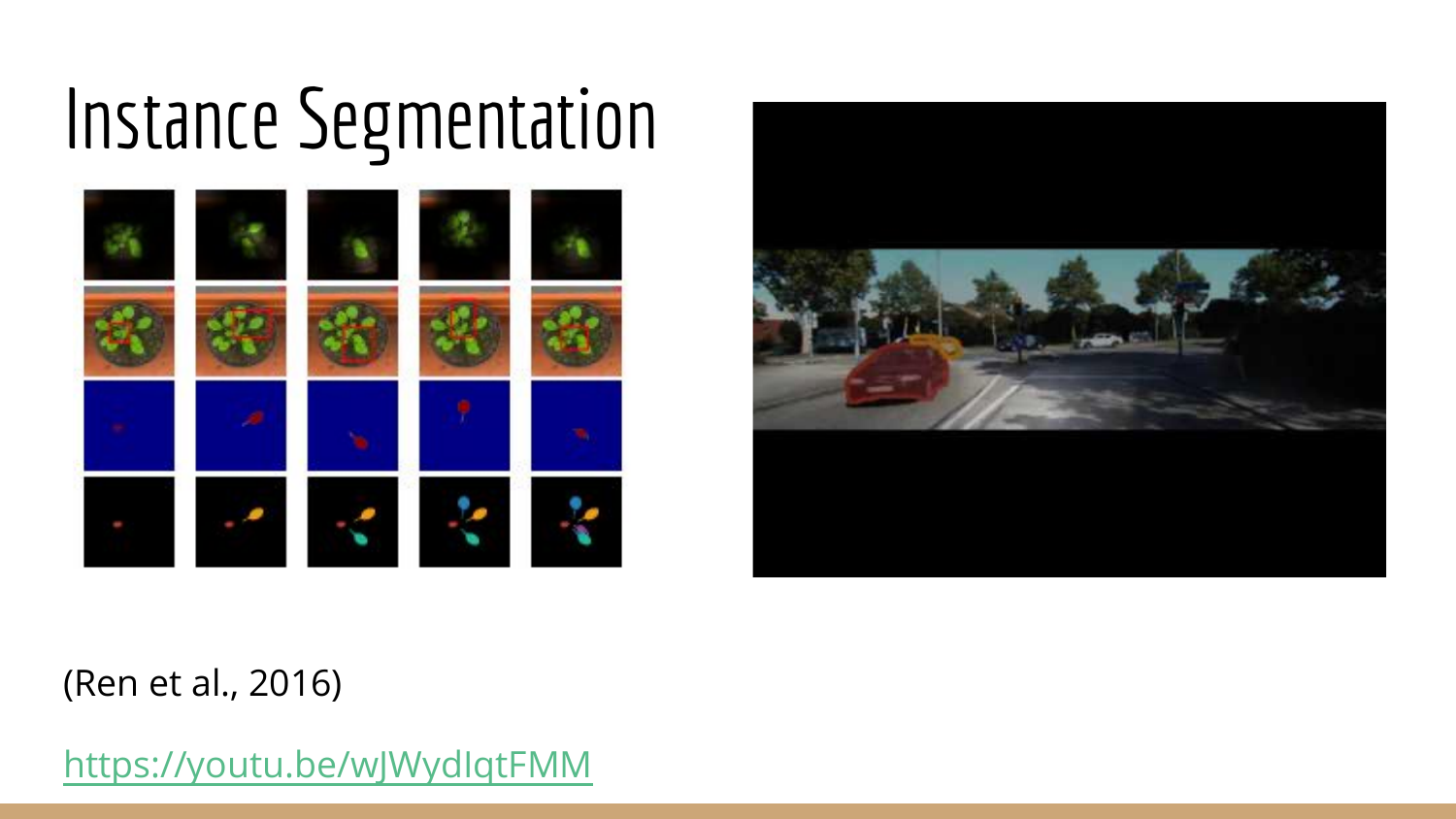#### Detecting Events and Key Actors

Use bidirectional RNN to model features of a moving player.

(Vignesh Ramanathan et al., 2016)

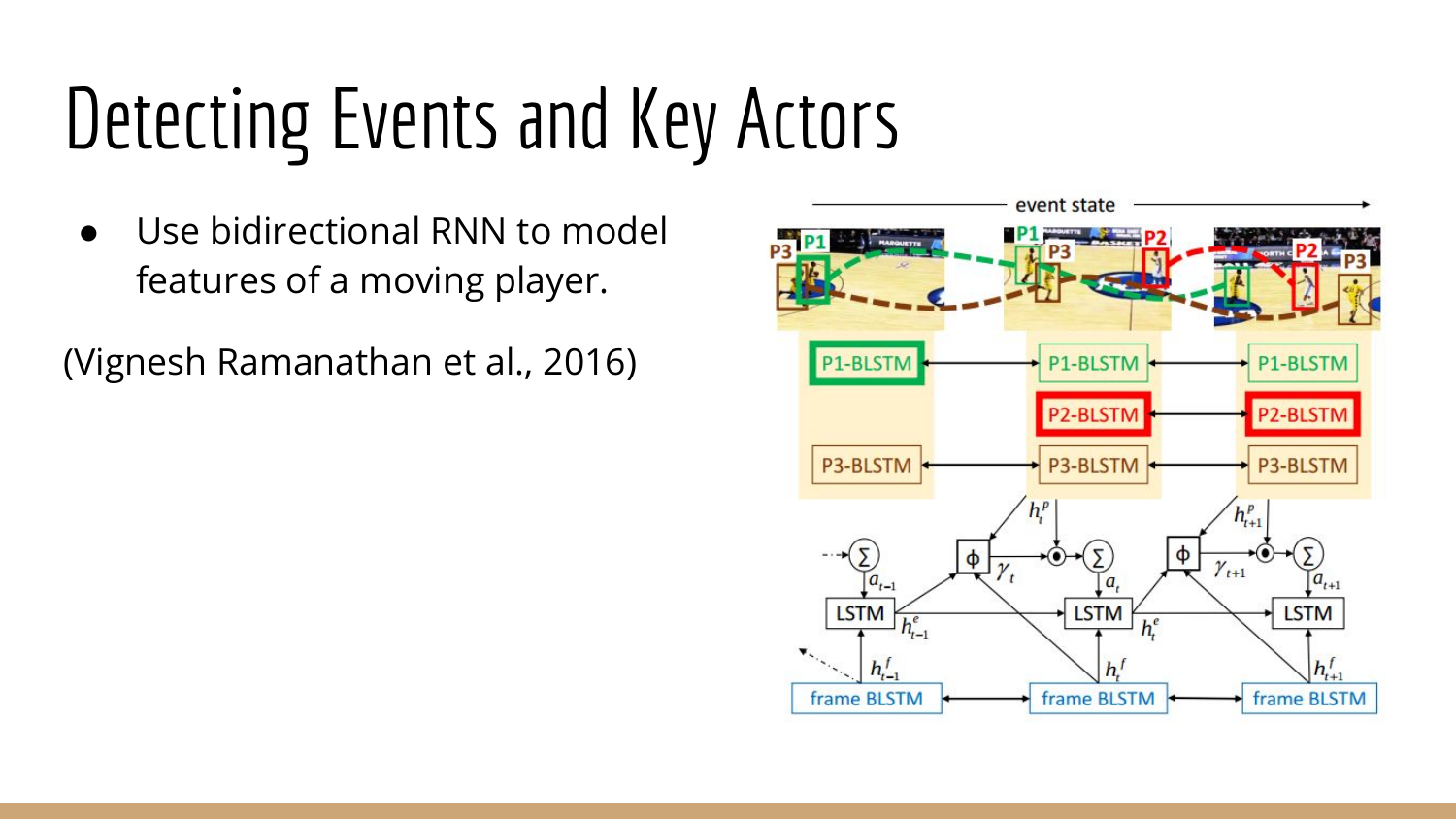#### Music Generation

<https://vimeo.com/192711856>

(Chu et al., 2016)



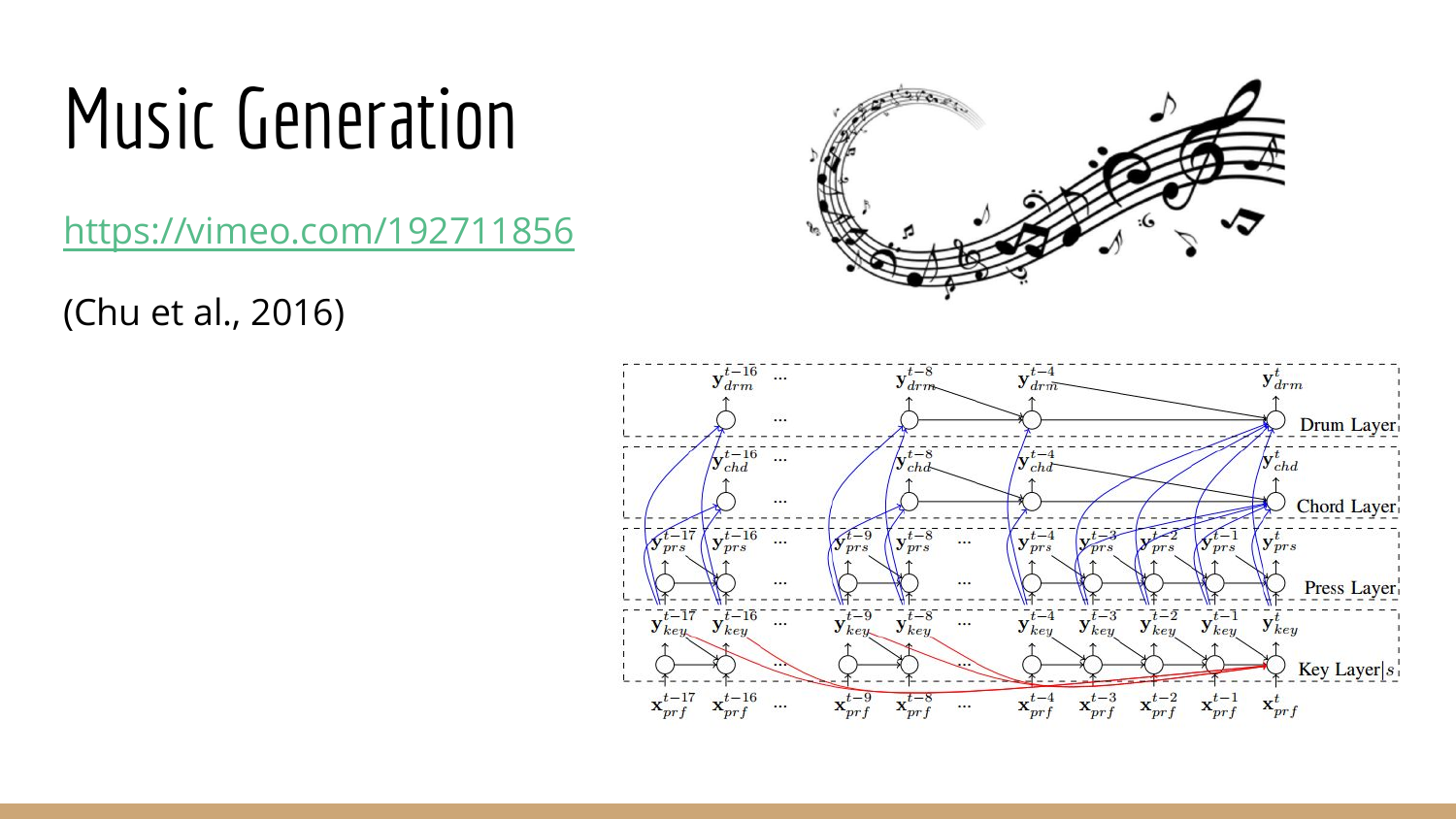# Training RNN with BPTT

- $BPTT = Backpropagation through time$
- Unroll the RNN as if they are sharing weights every layer.
- Each time step generates a gradient vector towards the weights.
- Average all the gradients collected at each time step.

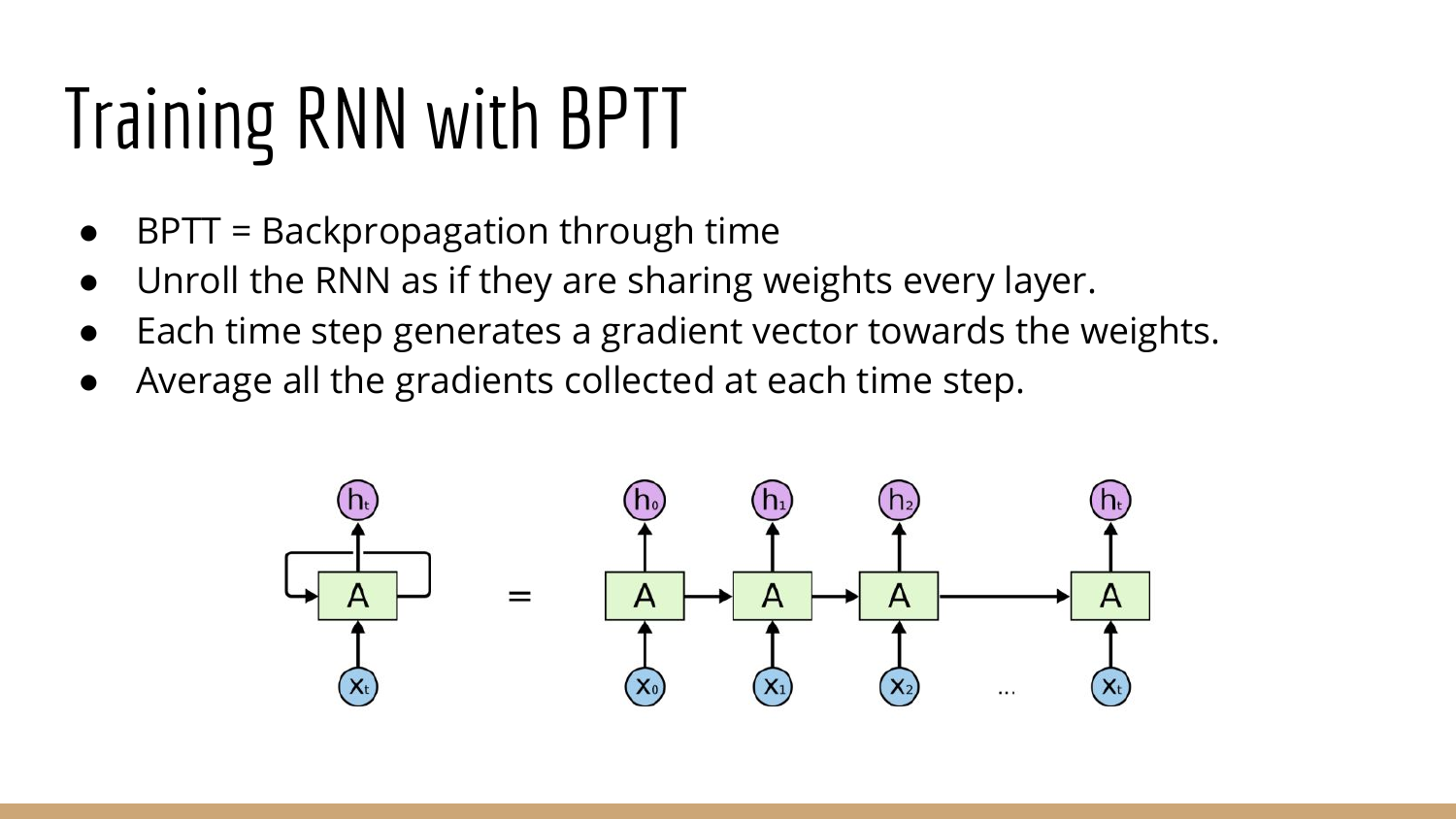#### RNN vanishing gradients

- Vanilla RNNs suffers at vanishing gradients problems.
- The derivative the activation nonlinearities, sigmoid or tanh, is smaller than 1.
- Therefore, the hidden transfer function should be a linear function.



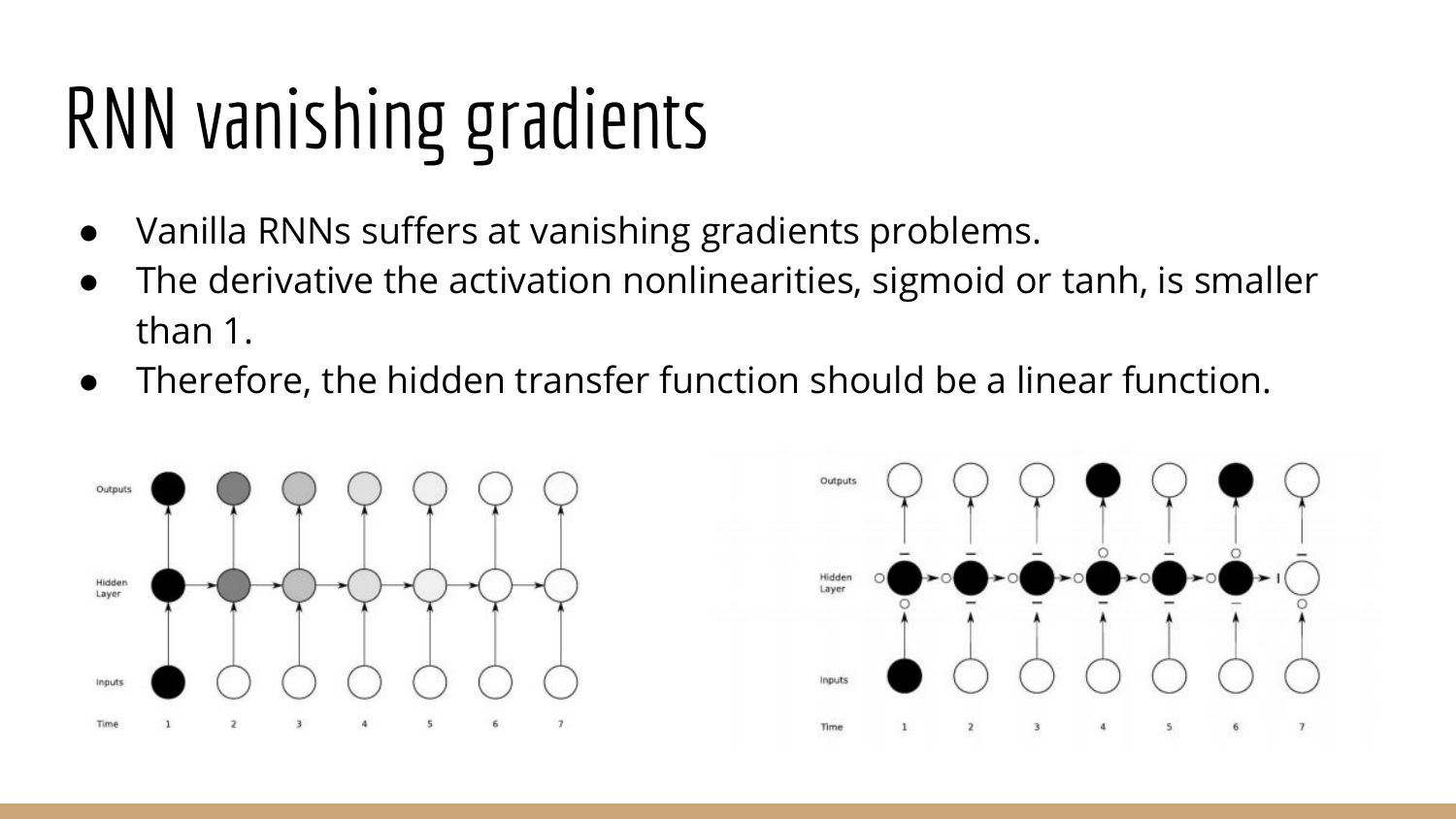#### LSTM

- Stands for Long Short-Term Memory (Hochreiter and Schmidhuber, 1997)
- A linear pathway for the gradient to flow effortlessly.
- Gated units: multiplicative gates controls input, forget, and output.

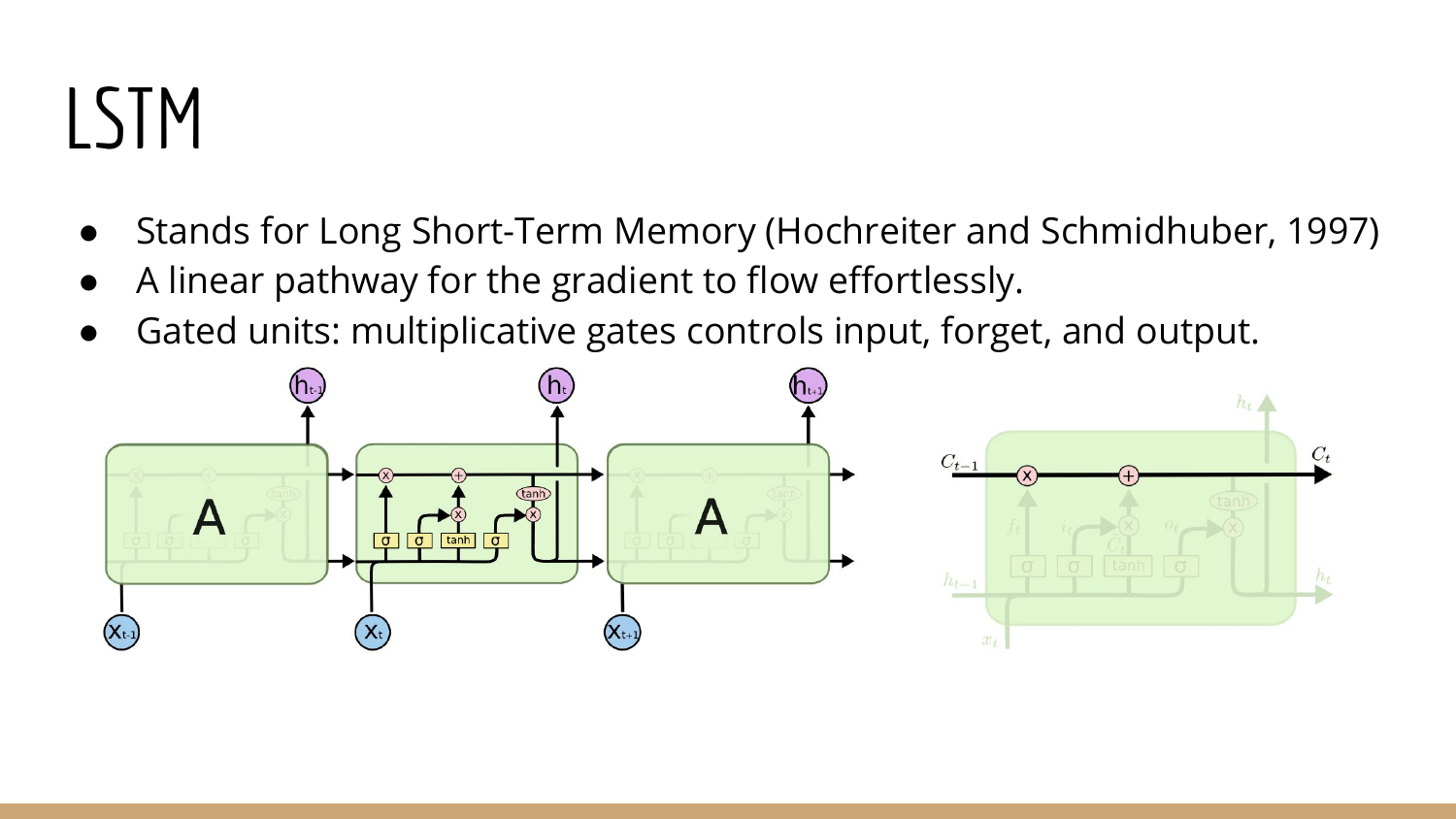#### LSTM



 $f_t = \sigma(W_f \cdot [h_{t-1}, x_t] + b_f)$  $i_t = \sigma(W_i \cdot [h_{t-1}, x_t] + b_i)$  $\tilde{C}_t = \tanh(W_C \cdot [h_{t-1}, x_t] + b_C)$  $C_t = f_t * C_{t-1} + i_t * \tilde{C}_t$  $o_t = \sigma(W_o [h_{t-1}, x_t] + b_o)$  $h_t = o_t * \tanh(C_t)$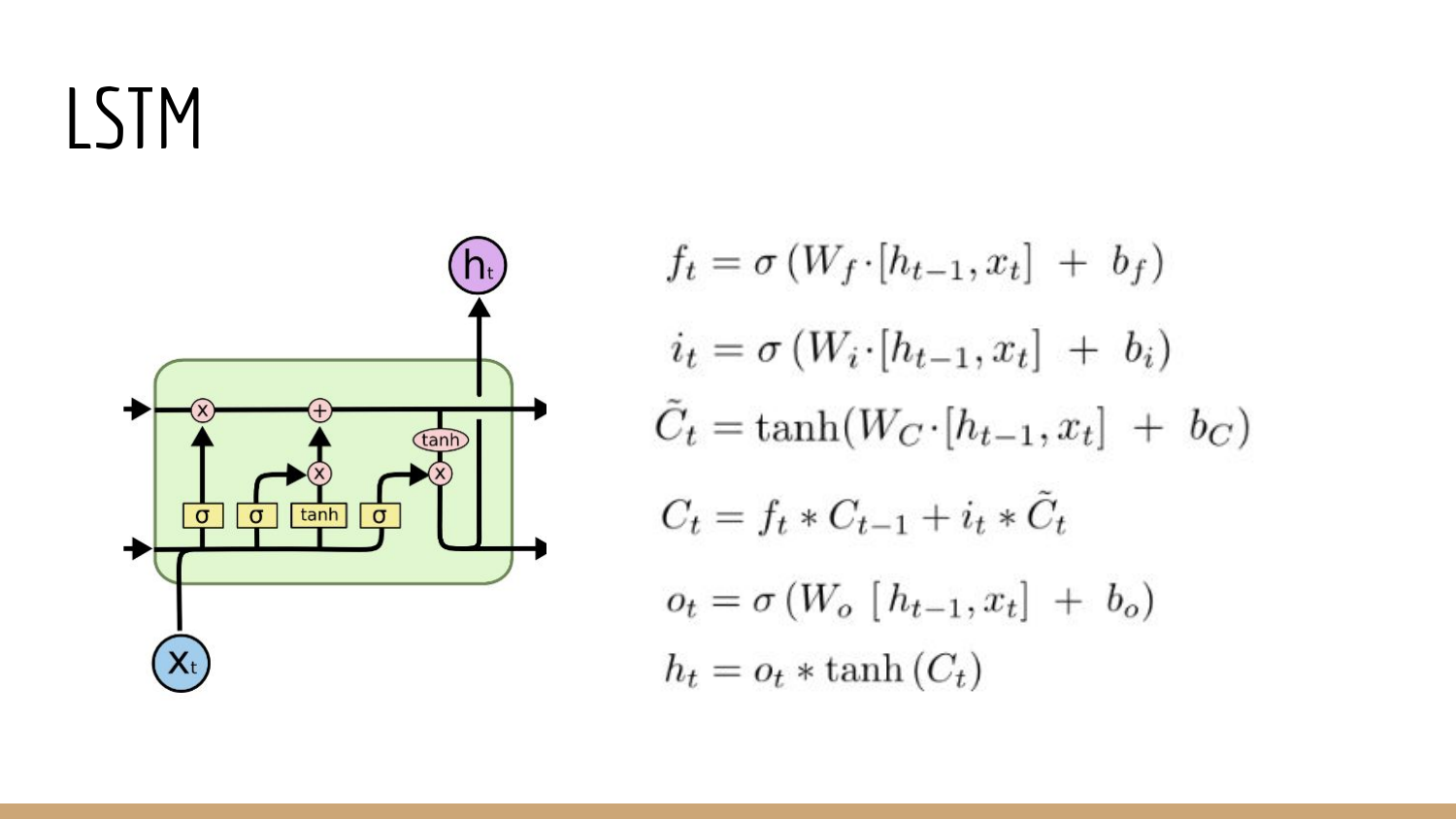#### GRU

● Stands for Gated Recurrent Unit (Chung et al., 2015)



$$
z_t = \sigma(W_z \cdot [h_{t-1}, x_t])
$$
  
\n
$$
r_t = \sigma(W_r \cdot [h_{t-1}, x_t])
$$
  
\n
$$
\tilde{h}_t = \tanh(W \cdot [r_t * h_{t-1}, x_t])
$$
  
\n
$$
h_t = (1 - z_t) * h_{t-1} + z_t * \tilde{h}_t
$$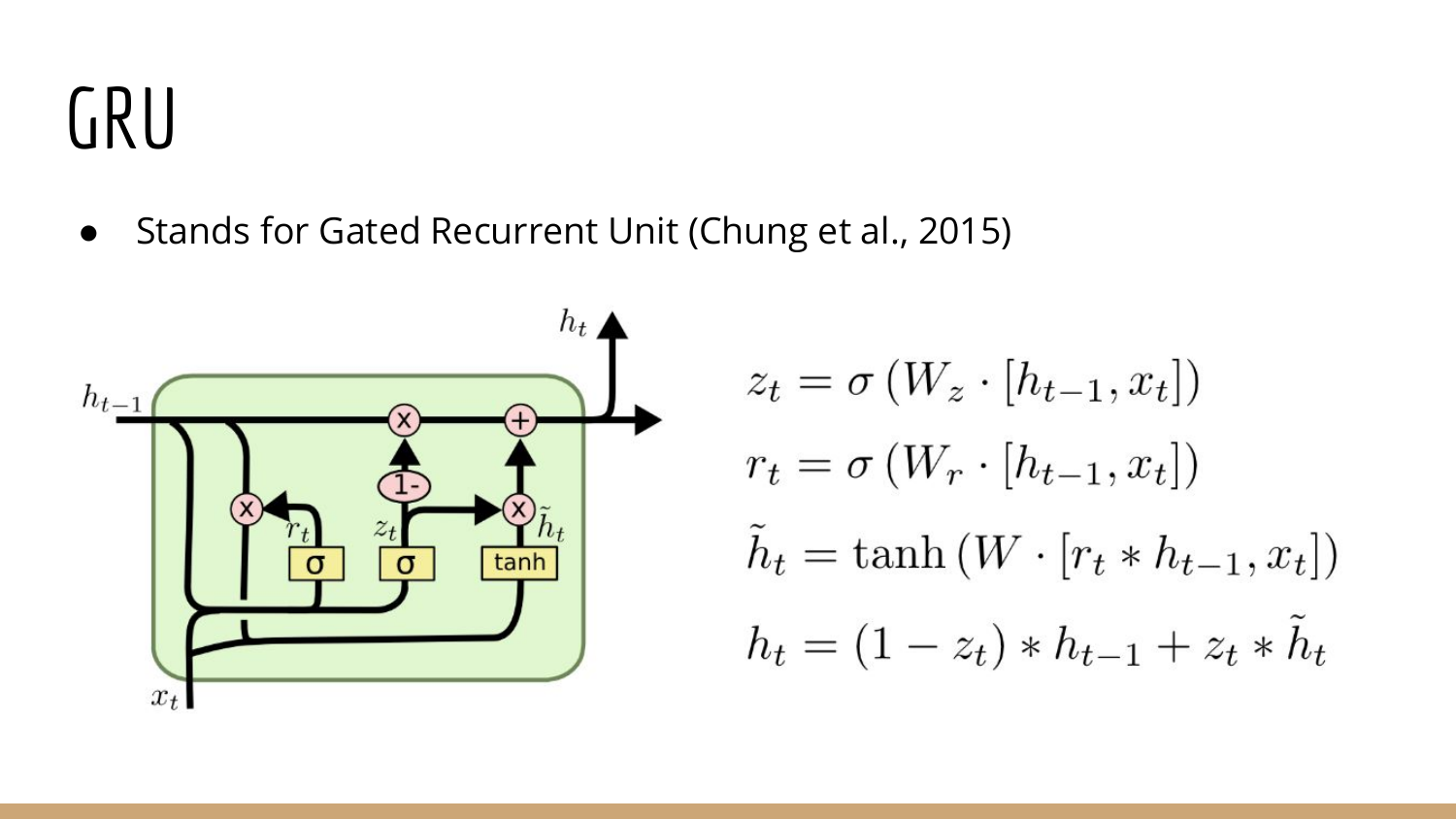## Examples (Python for-loop)

```
dim = 256 # Hidden dimension of LSTM
batch size = 32 # Batch size
cell = tf.nn.rnn_cell.BasicLSTMCell(dim)
state = tf.zeros([batch_size, dim * 2])
inputs = ... # List of input tensors
outputs = |for t in range(20):
  output, state = cell(inputsft], state) outputs.append(output)
   tf.get_variable_scope().reuse_variables()
loss = f(outputs, targets)
```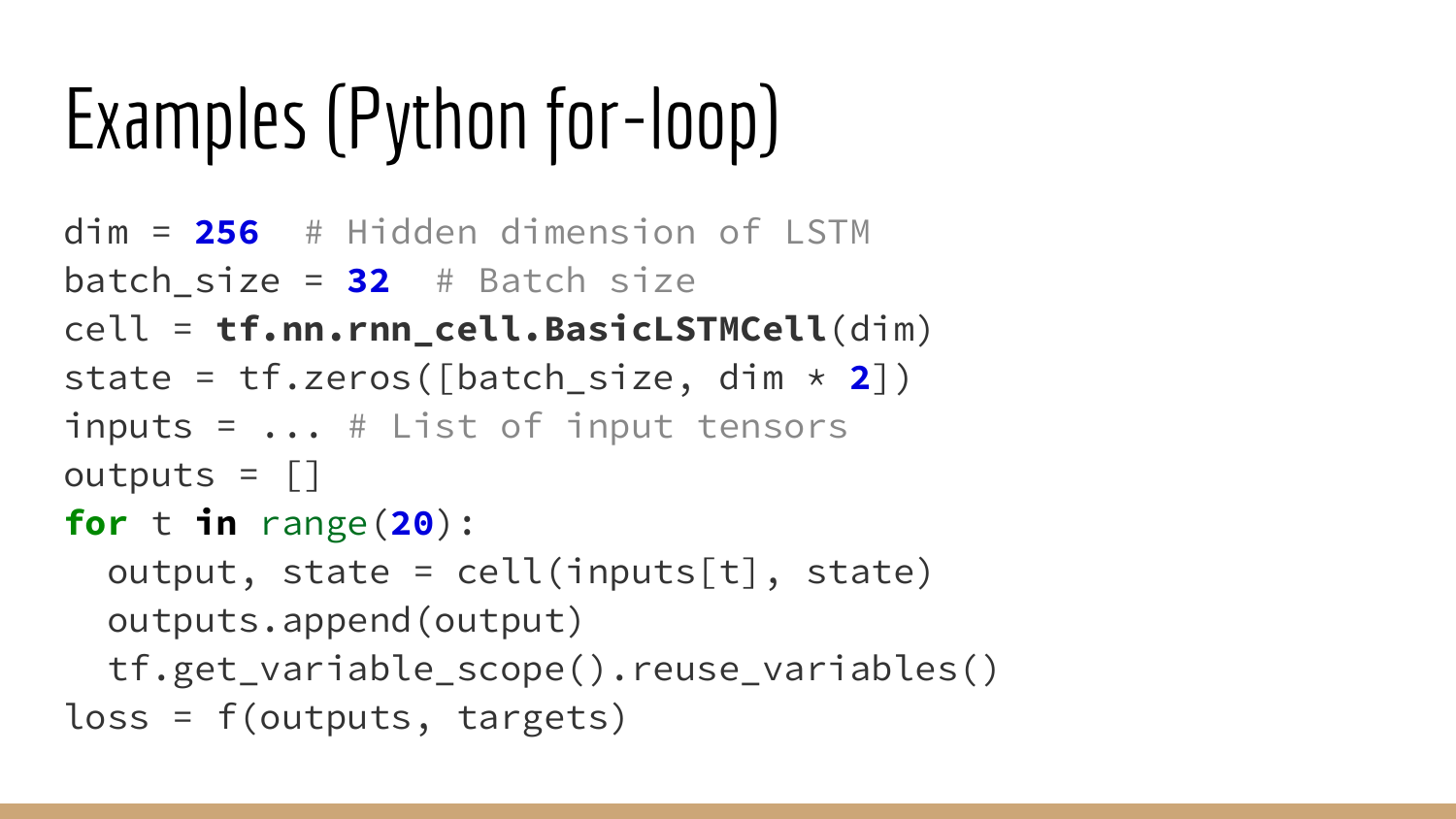#### RNN Cell Object

- In TensorFlow, RNNs are usually implemented in a cell object.
- Cell is callable, which will unroll the RNN for one more iteration.
- $\bullet$  Input:  $x_t$ , state\_{t-1}
- Output: h\_t, state\_{t}

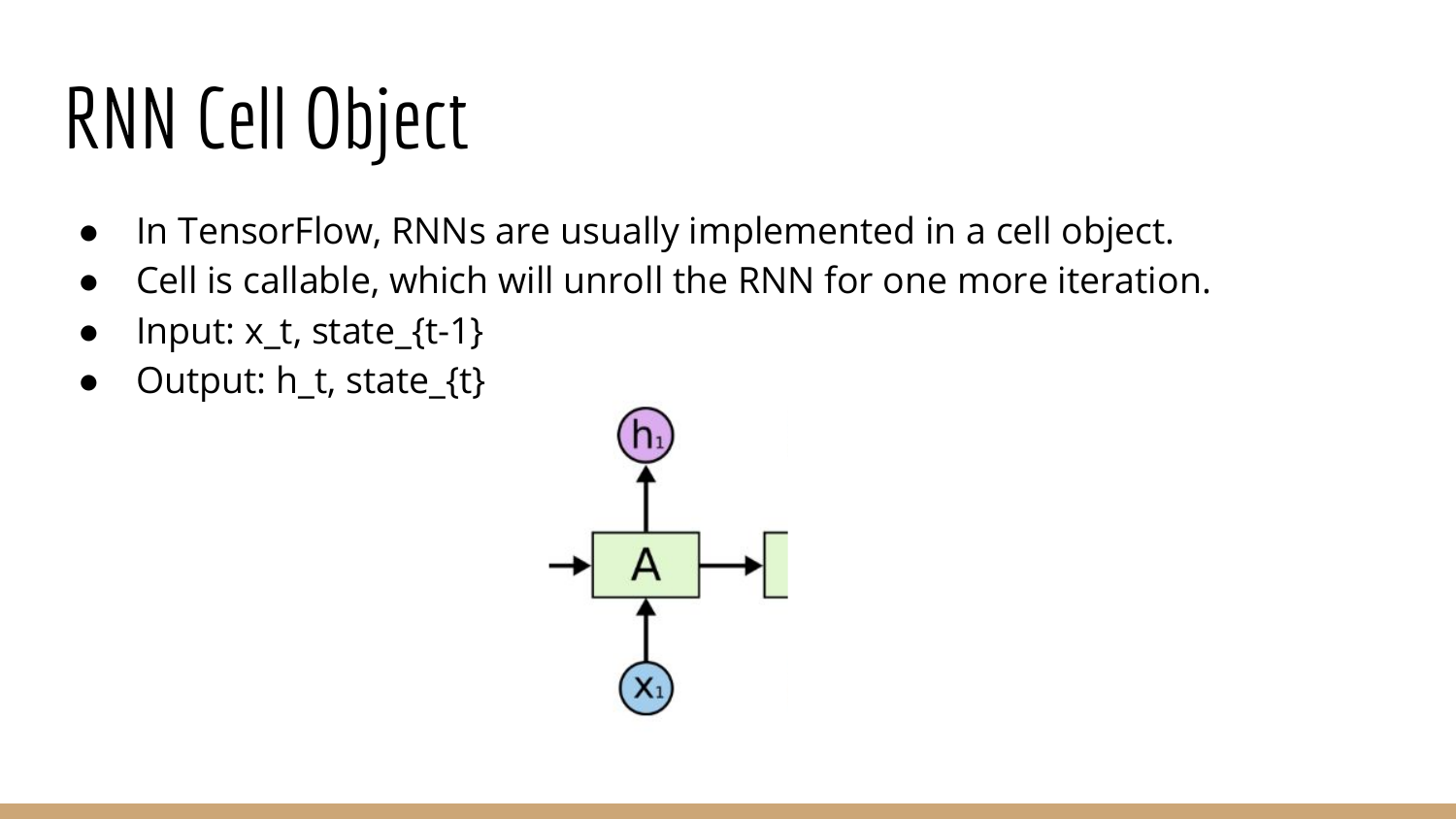# Padding

- For faster computation and better gradient estimates, typically make the input into mini-batches.
- However, not all sequences have the same length.
- We need to pad the shorter sequences with zeros.
- We can also select the hidden states at specific length by the end of computation.

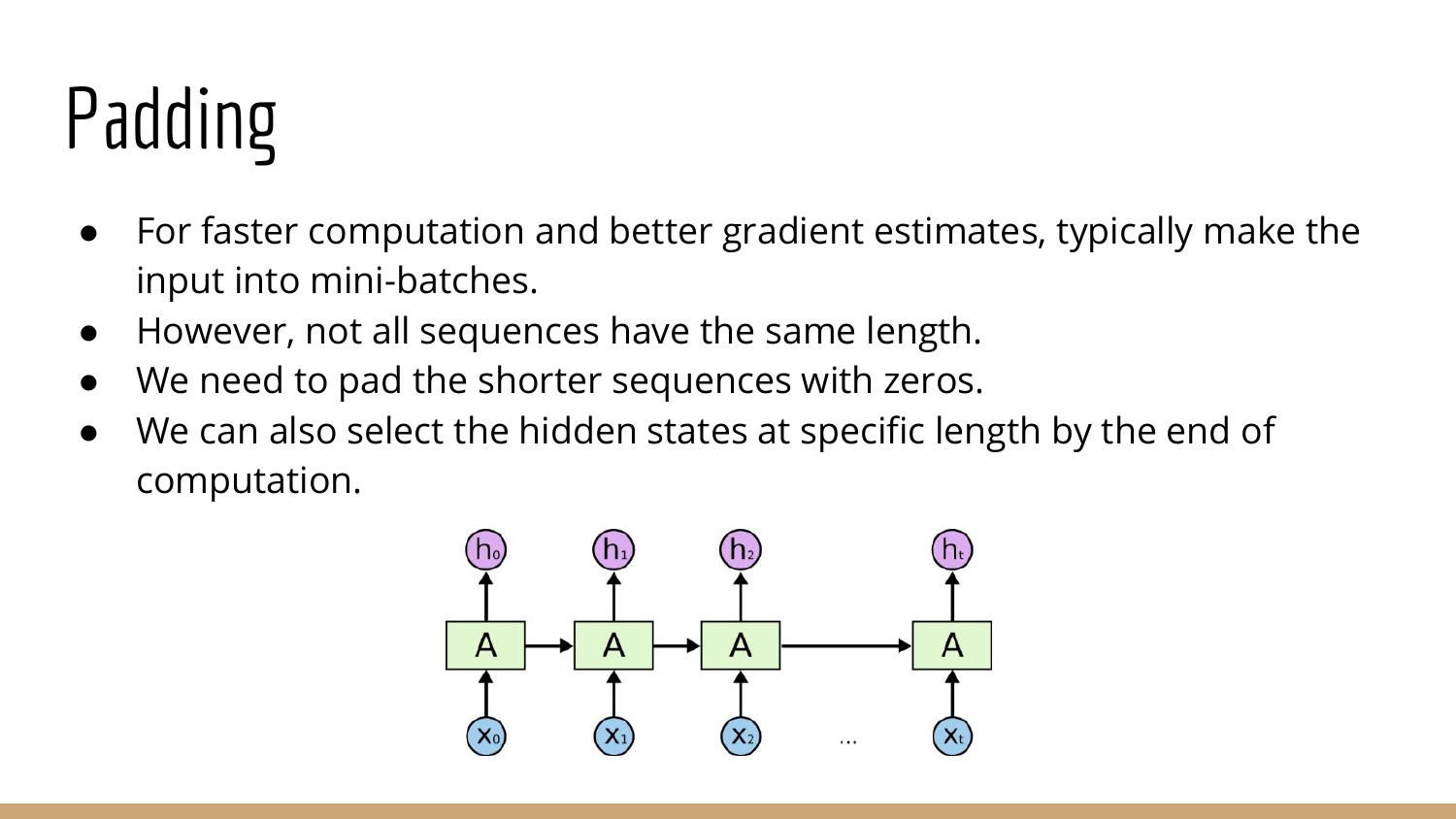### Example (Dynamic RNN)

cell = tf.nn.rnn\_cell.BasicLSTMCell(dim) # Sequence length of each example. seq\_len = tf.constant(np.array([**1**, **2**, **3**, **4**])) outputs, last\_states = **tf.nn.dynamic\_rnn**( cell=cell, dtype=tf.float32, sequence\_length=seq\_len, inputs=x)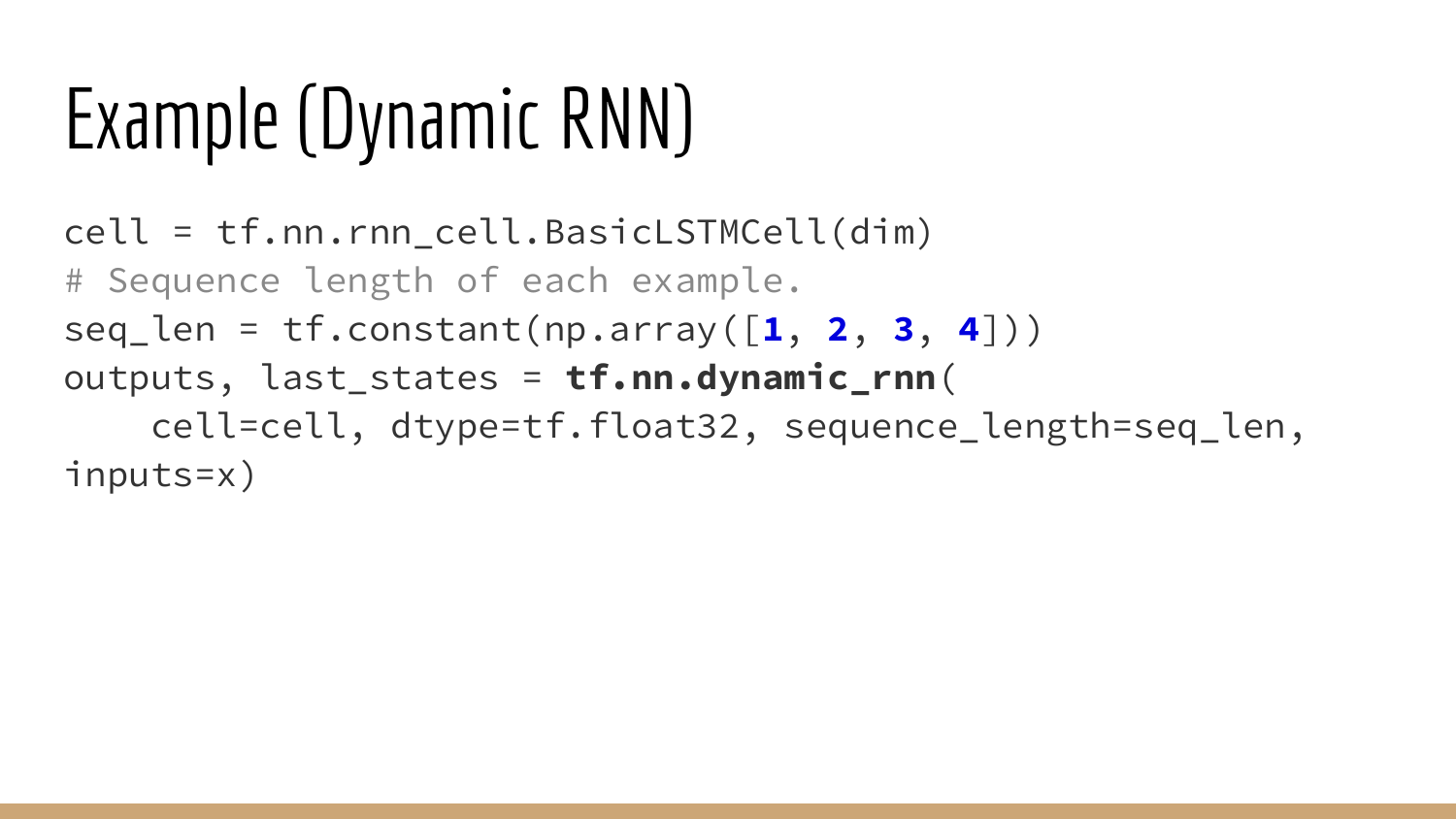## Use of DynamicRNN Function

- Handles different sequence length per batch.
- Faster graph building time, by using **tf.while\_loop** internally.
- Syntax is stricter, have to wrap everything in the for loop inside the cell object.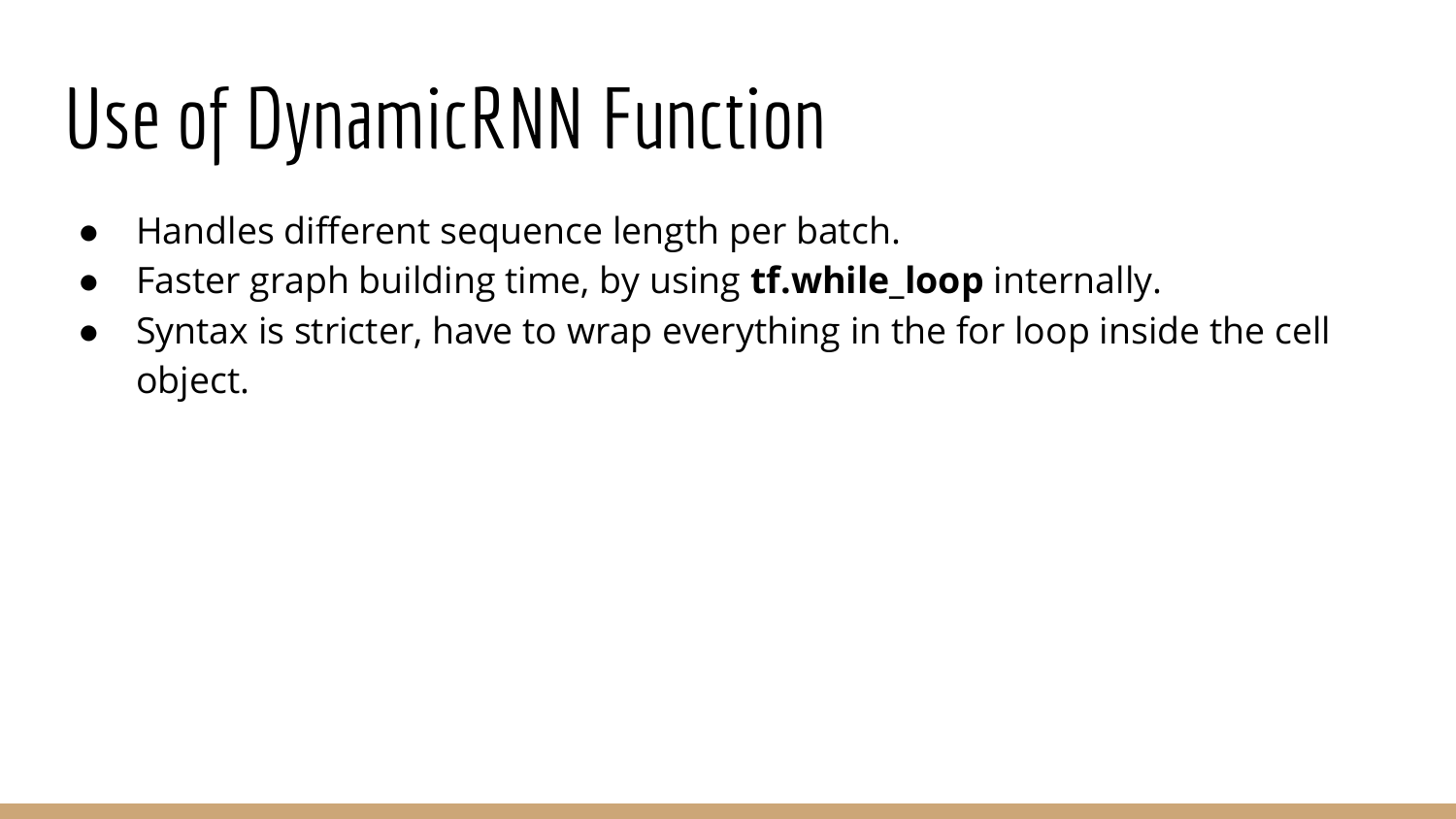#### Truncated BPTT

- Many RNN training is bounded by the GPU memory.
- All the activations need to be stored at every timestep.
- For very long sequence length (>1000 steps), this is not realistic.
- We can fix the unrolling at K timesteps, upper bound memory usage by K.
- Sacrificing the quality of the gradient, or in other word, the long-range dependency error signal.

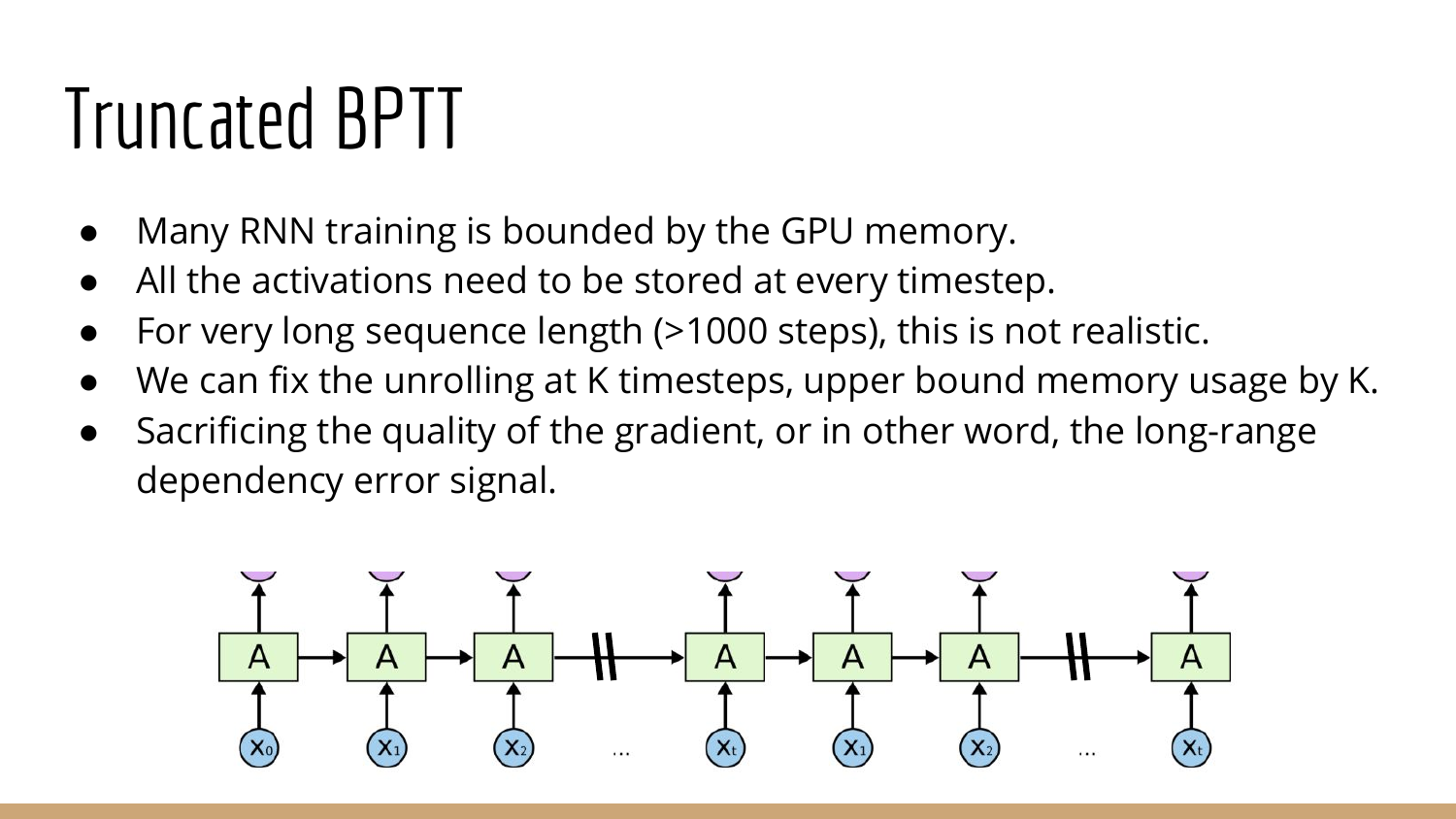## Checkpointing

- We can sacrifice the computation time in exchange for memory space.
- Only store forward pass activation every K steps.
- Need to recompute activations during backward pass
- Takes 2 forward passes + 1 backward pass, but max(K, T/K) timesteps memory usage.

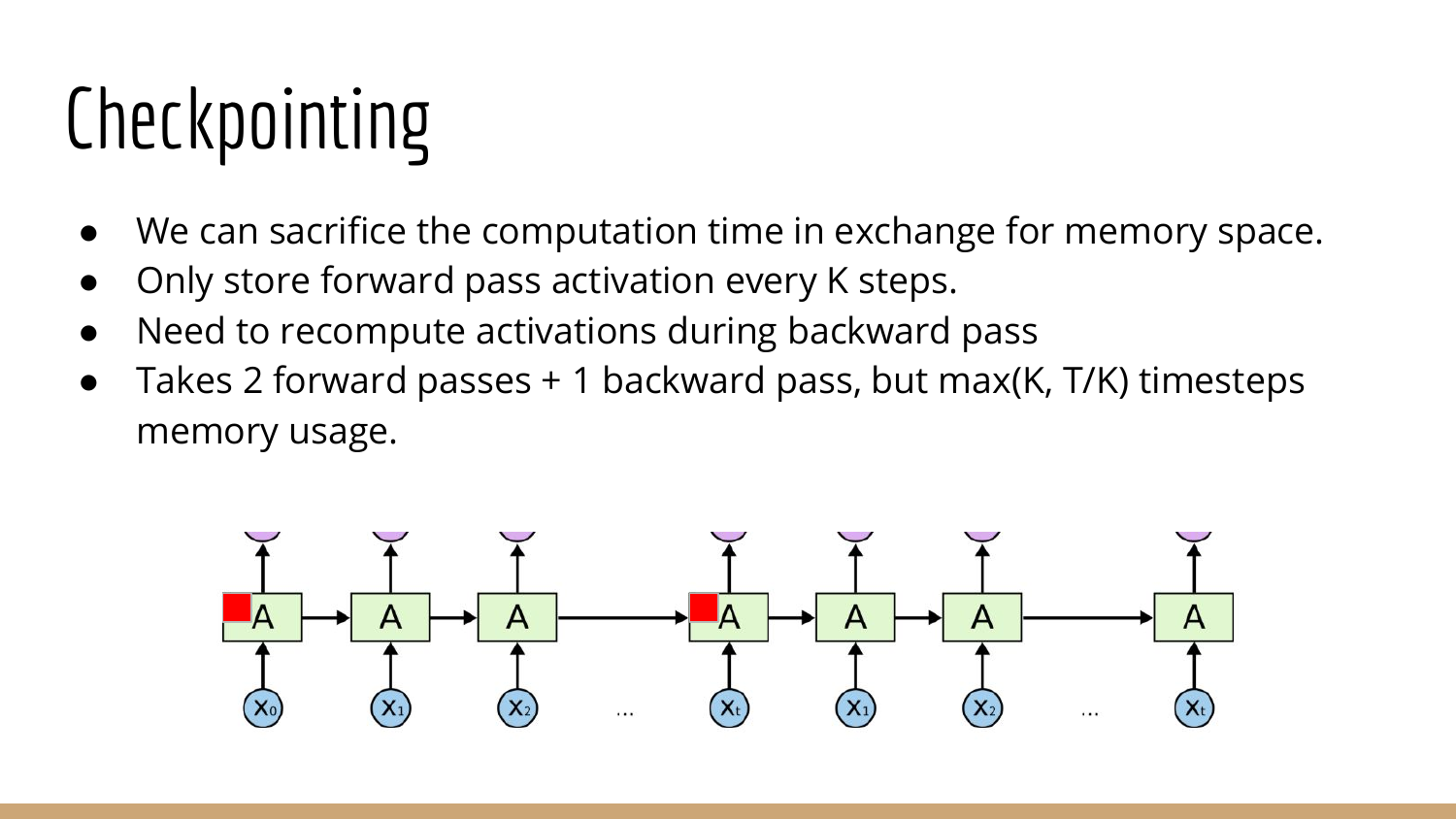## Gradient Clipping

- Even with LSTMs, sometimes the gradient can still explode.
- When that happens, you will get a NaN after hours of training.
- Always good to add gradient clipping in your code of training RNN.

```
tvars = tf.trainable_variables()
grads, = = tf.clip_by_global_norm( tf.gradients(_opt_cost, tvars), 5.0)
optimizer.apply_gradients(zip(grads, tvars))
```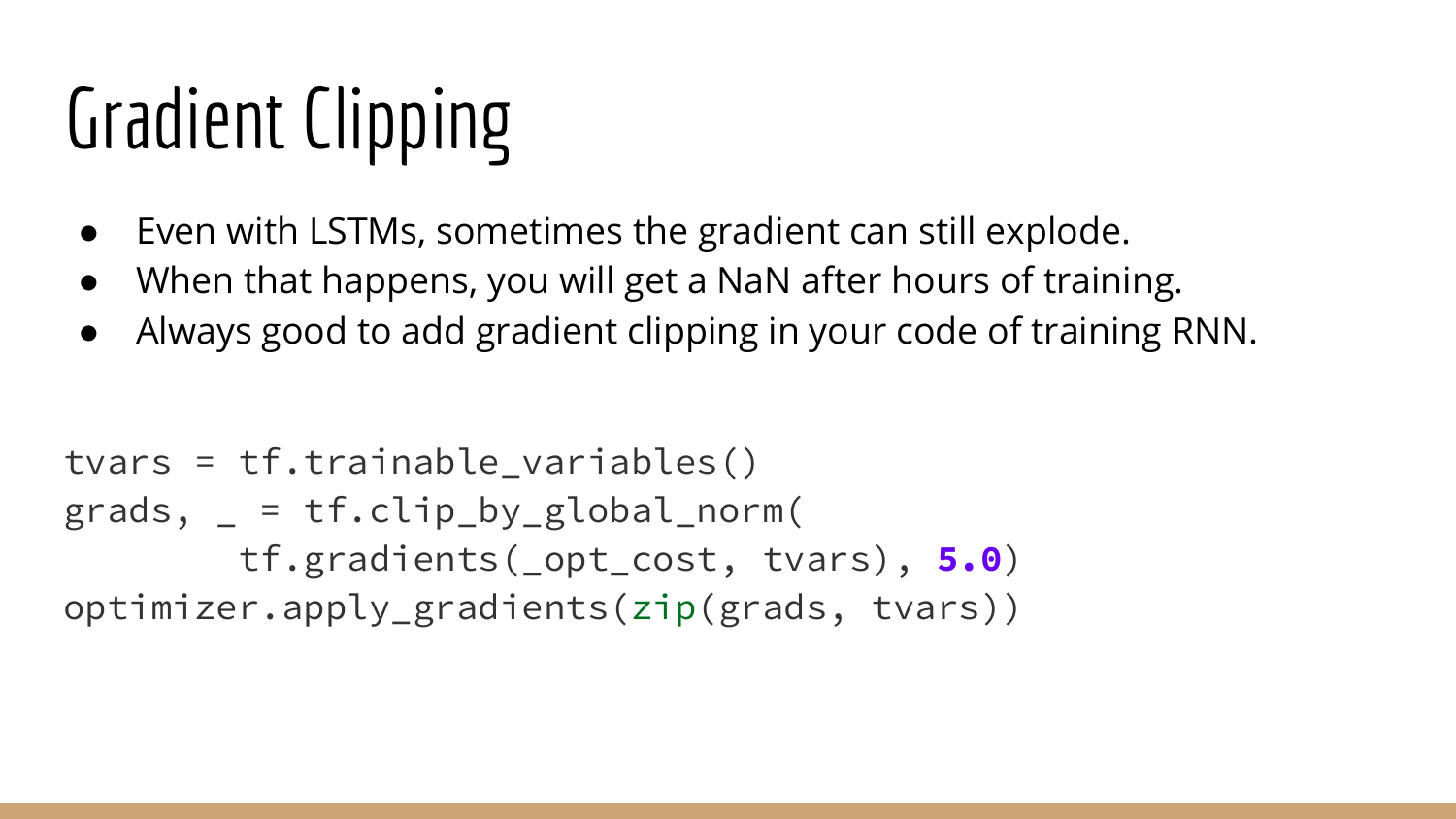## Training Generative RNN Model

- Common way of training generative RNN is to maximize the log probability of the training sequence.
- Apply the chain rule:  $sum_t (log p(x_{t+1} | x_{1:t}))$
- Common way is to always use the groundtruth sequence  $x_{1:t}$  to warm up.

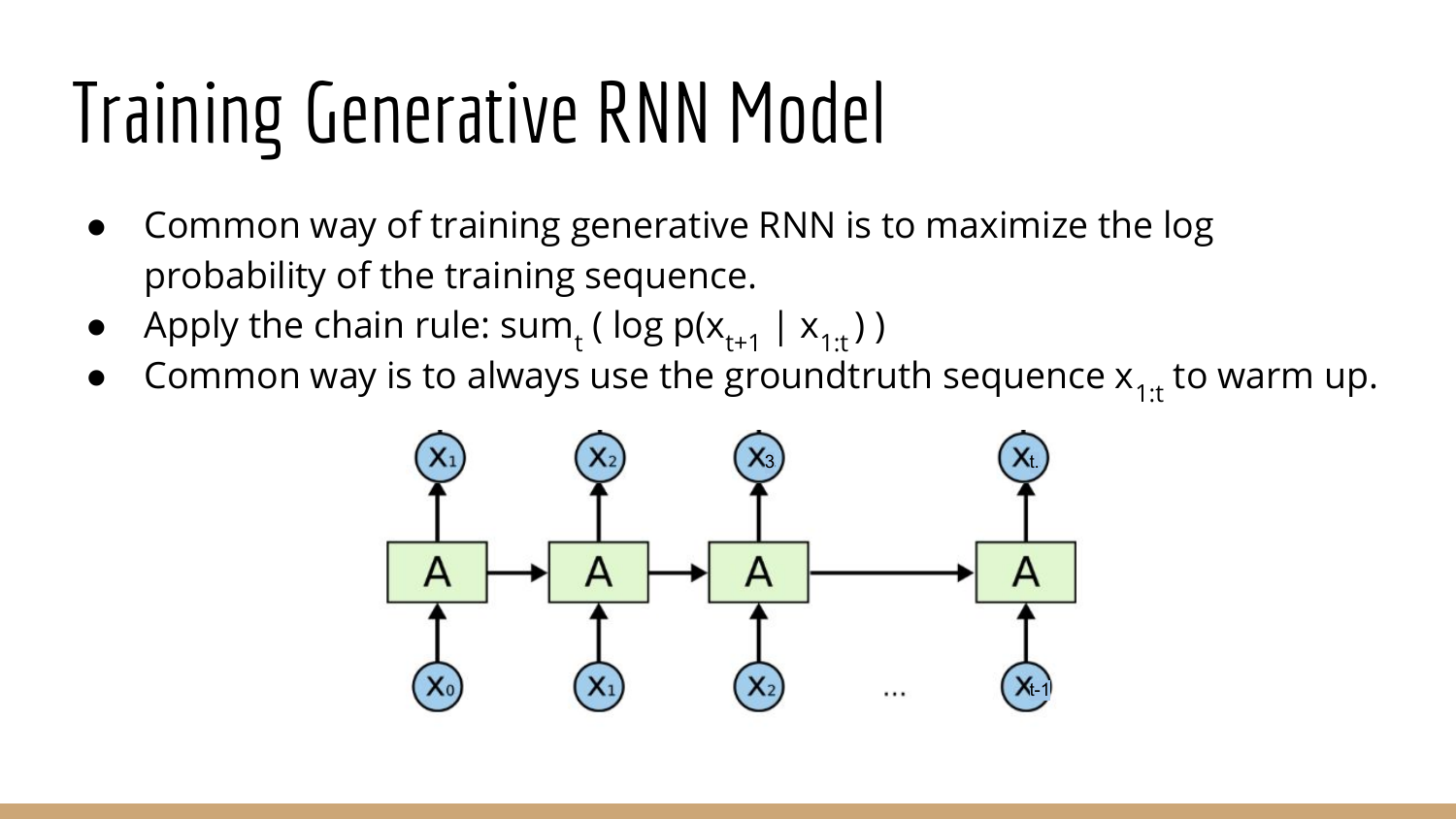## Training Generative RNN Model

- At test time, to generate new sequences, we take the output of the RNN, and feed it back into the input.
- May not be optimal, never trained to plan for more than 1 step.

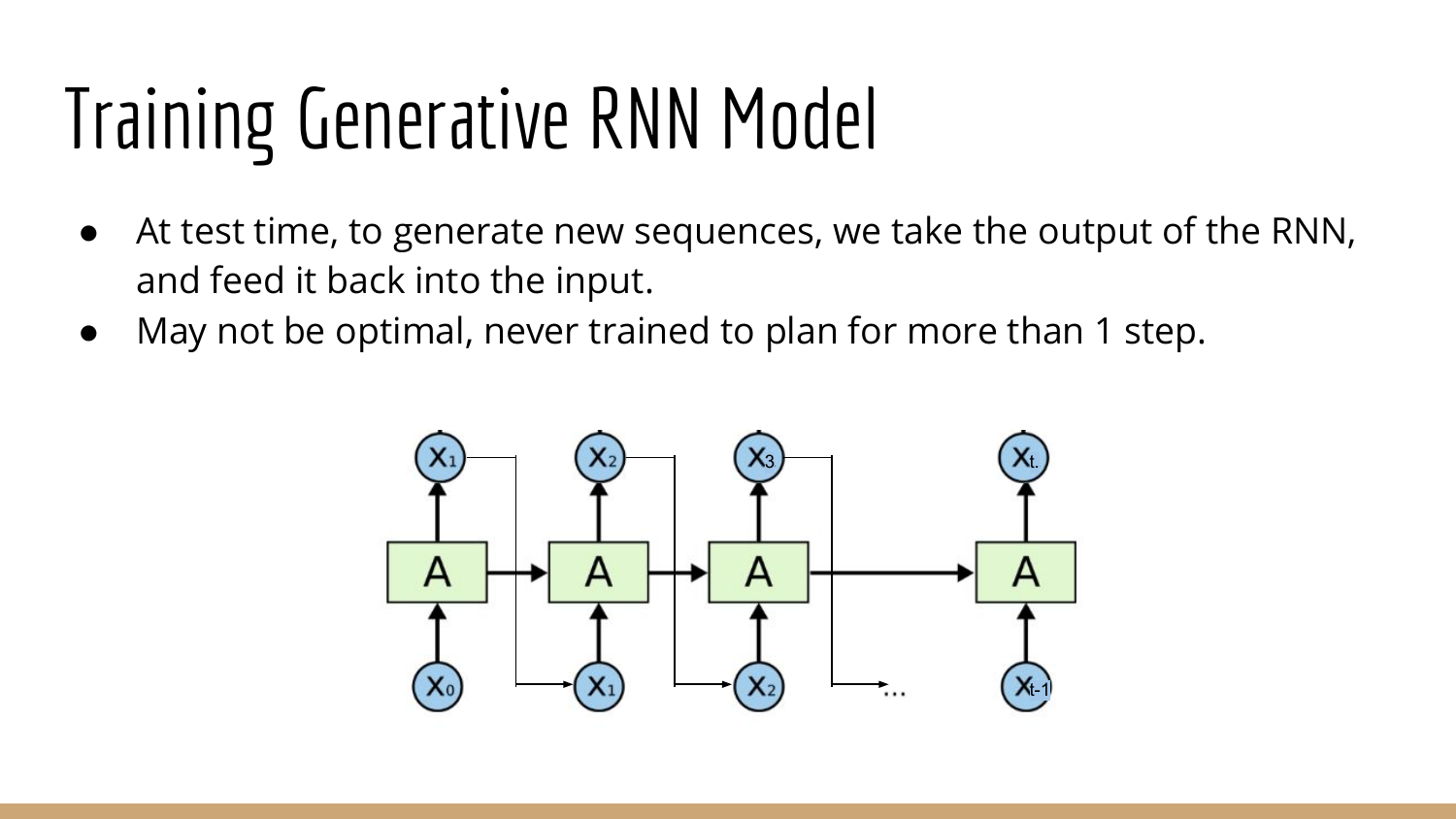#### Beam Search

- While optimal decoding is combinatorial, we can allow keeping a candidate list of size B (beam size).
- Keep top N most probable sequences, and expand each of them with the next output choice, and take N top candidates.
- Similar to sequential Monte Carlo.
- End up running B forward passes.  $\overline{(x_i)}$

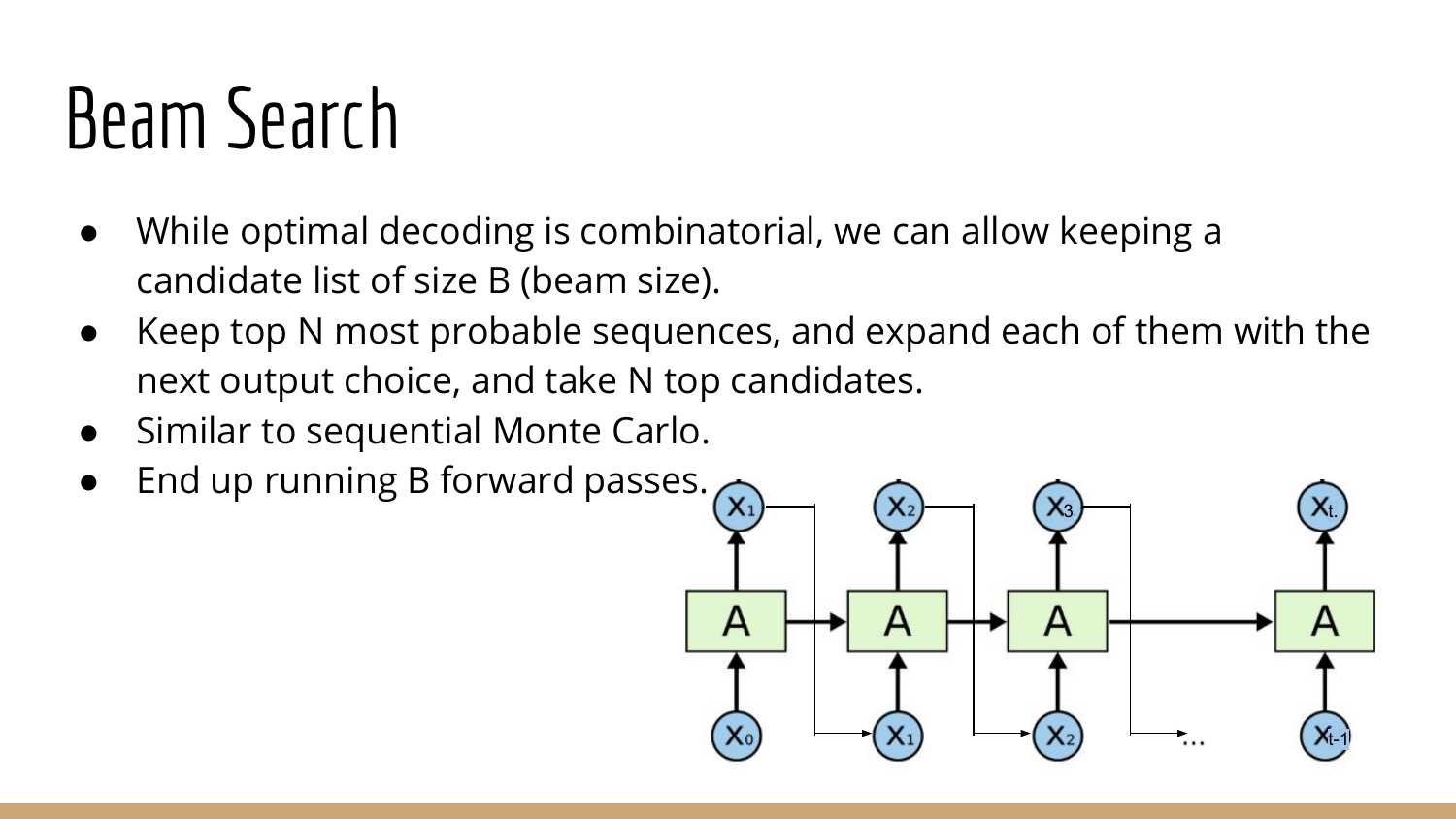## Scheduled Sampling

- At training stage, the network has never seen any fake sentences as input.
- At test stage, once the network generates something unlike a real sentence, it will have less experience keep generating.
- Remedy #1: At training, at each timestep, we do a coinflip:
	- Either feed in the groundtruth input
	- Or use the network's current output as input

But we still train the output against the groundtruth, even if the input is already sampled from the network.

- Annealing, and eventually always using network's output as input.
- Used in Google's Image Captioning algorithm (Bengio et al., 2015).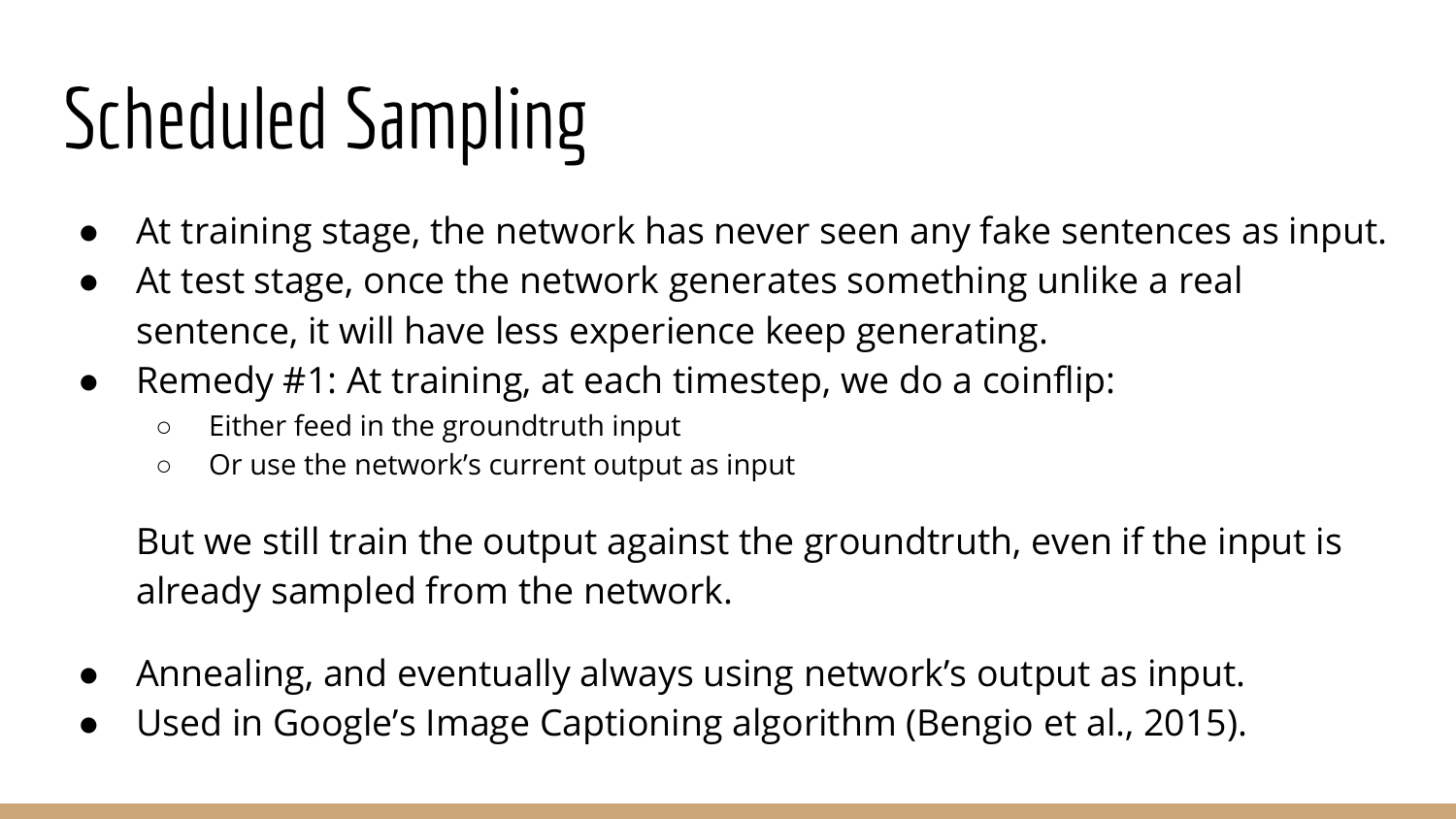## Scheduled Sampling

● An inconsistent learning objective (Huszar, 2015)





*I like* **GT** *I like machine learning*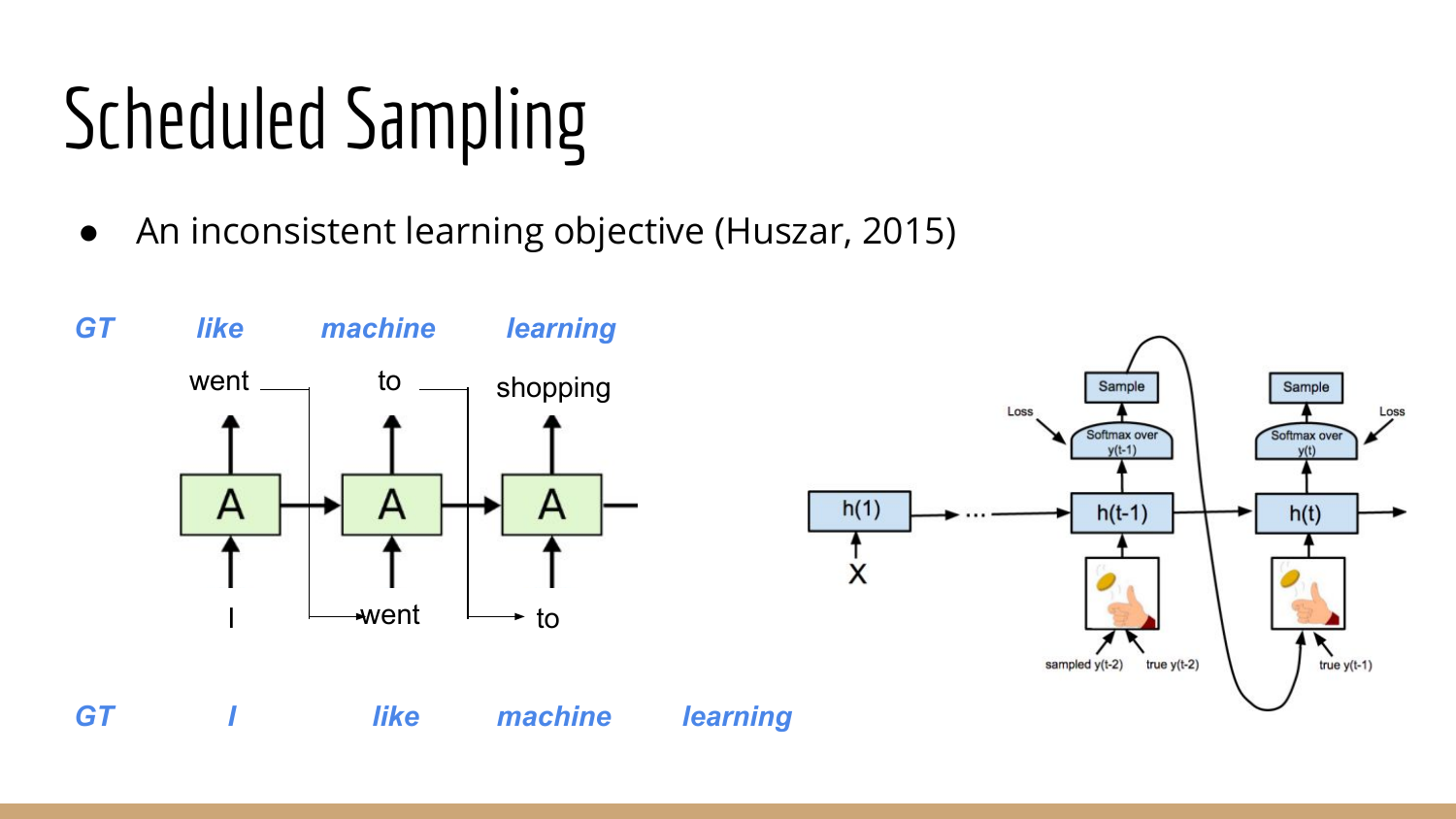# Professor-Forcing

- Use a Generative Adversarial Network idea (Goodfellow et al. 2015).
- Train RNN as usual [1], but also sample free-runs [2]
- Send the hidden states of both [1] and [2] to a discriminator (also an RNN).

(Lamb et al., 2016)

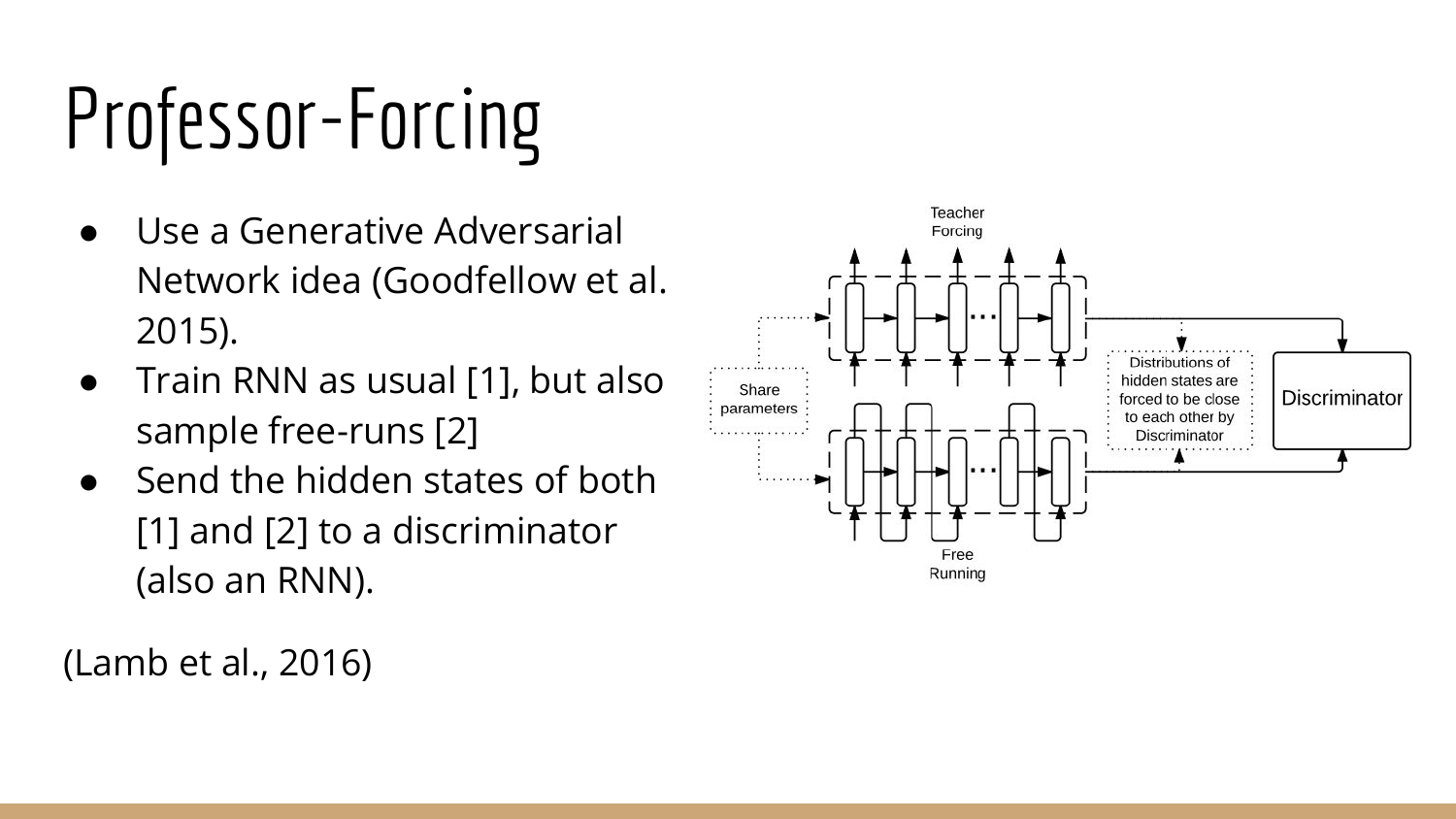#### Reward-Augmented ML

- Maximum likelihood may not be the best objective, certainly not when we evaluate those generative models.
- In MT, BLEU scores and variants are widely used (non-differentiable).
- Tempting to use BLEU as the reward function and just apply RL, except it's very difficult to kick off training.
- Idea is that we can treat reward as unnormalized energy of true distribution, and minimize the KL between model distribution, and data distribution soften by the reward(y,  $y^*$ ).
- Returns to log likelihood, if reward(y,  $y^*$ ) is the delta function.

(Norouzi et al., 2016)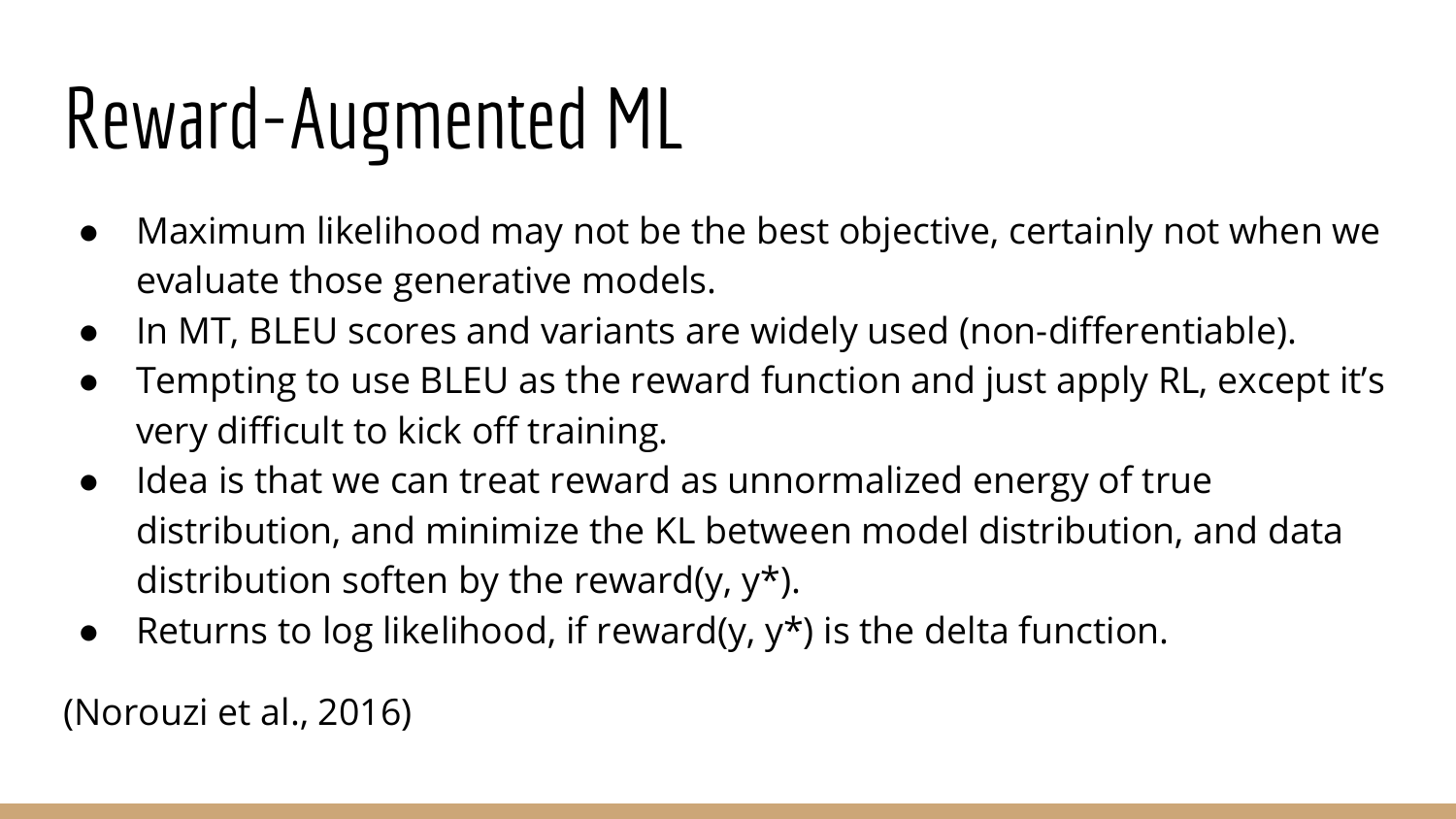## Recurrent Attention

- In MT, RNN can be forgetful in long sequences.
- Want to have a look back mechanism while decoding.
- $\bullet$  Attention in the form of a weighted sum of a bag of items (Bahdanau et al., 2014).

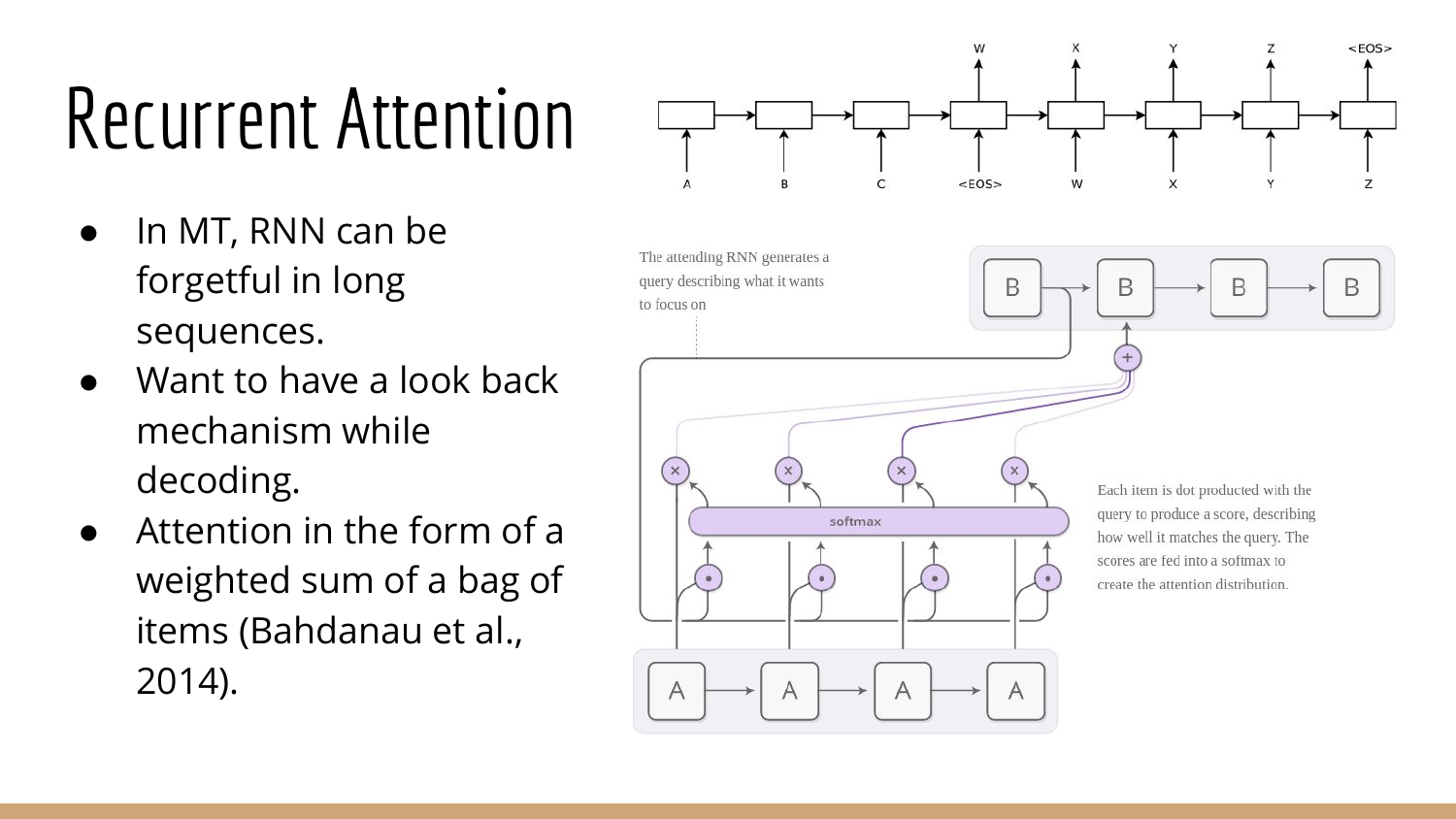#### Recurrent Attention

- Can also attend on spatial level in vision tasks.
- Initialize at uniform.
- Use the previous hidden state to control the attention of the next.

(Xu et al., 2015)





 $a(0.28)$ 







woman $(0.54)$ 







(b) A woman is throwing a frisbee in a park.



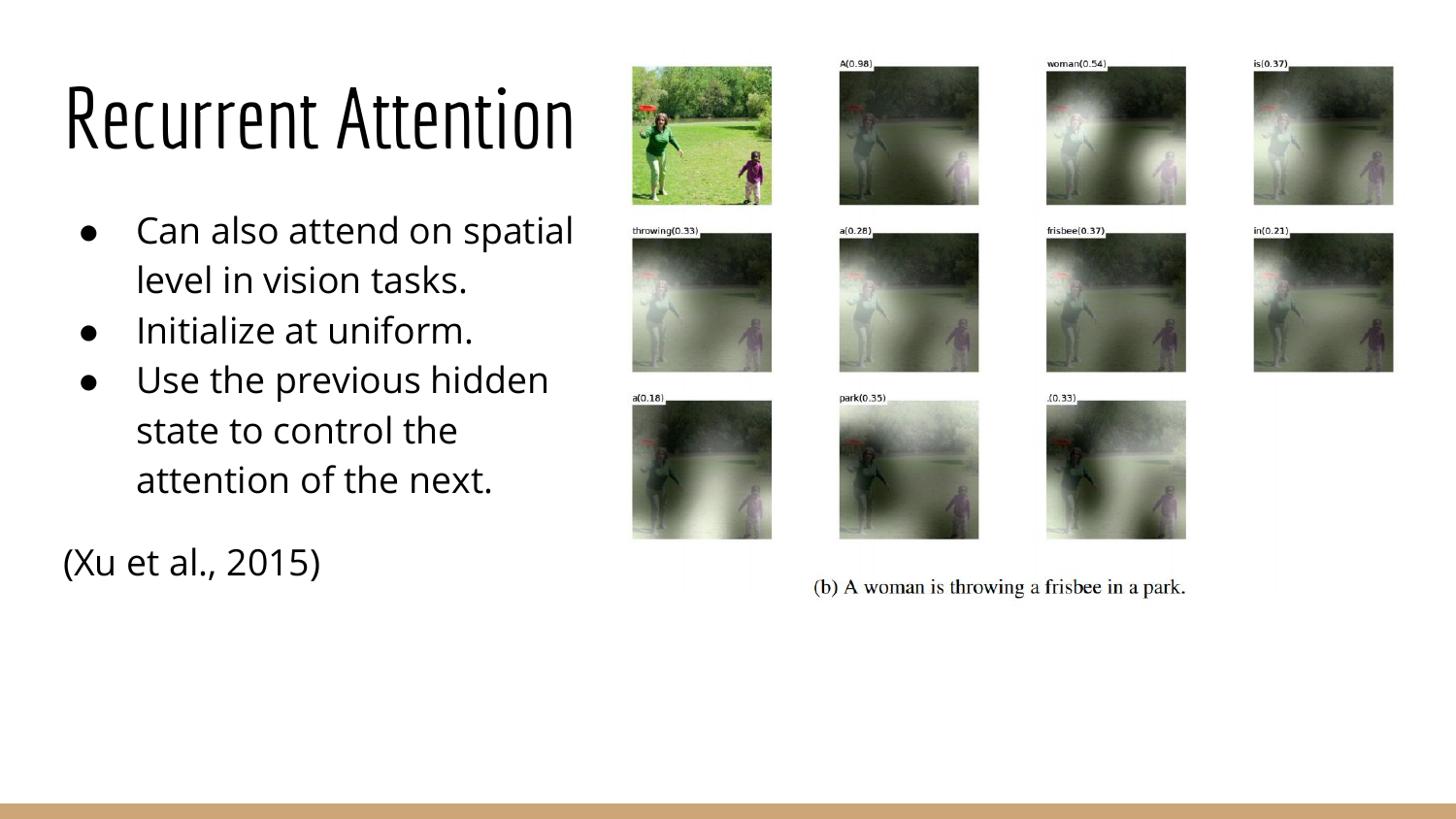## Neural Turing Machine

● Proposed an external memory which supports soft-read and soft-write using attention mechanism (Graves et al., 2014).